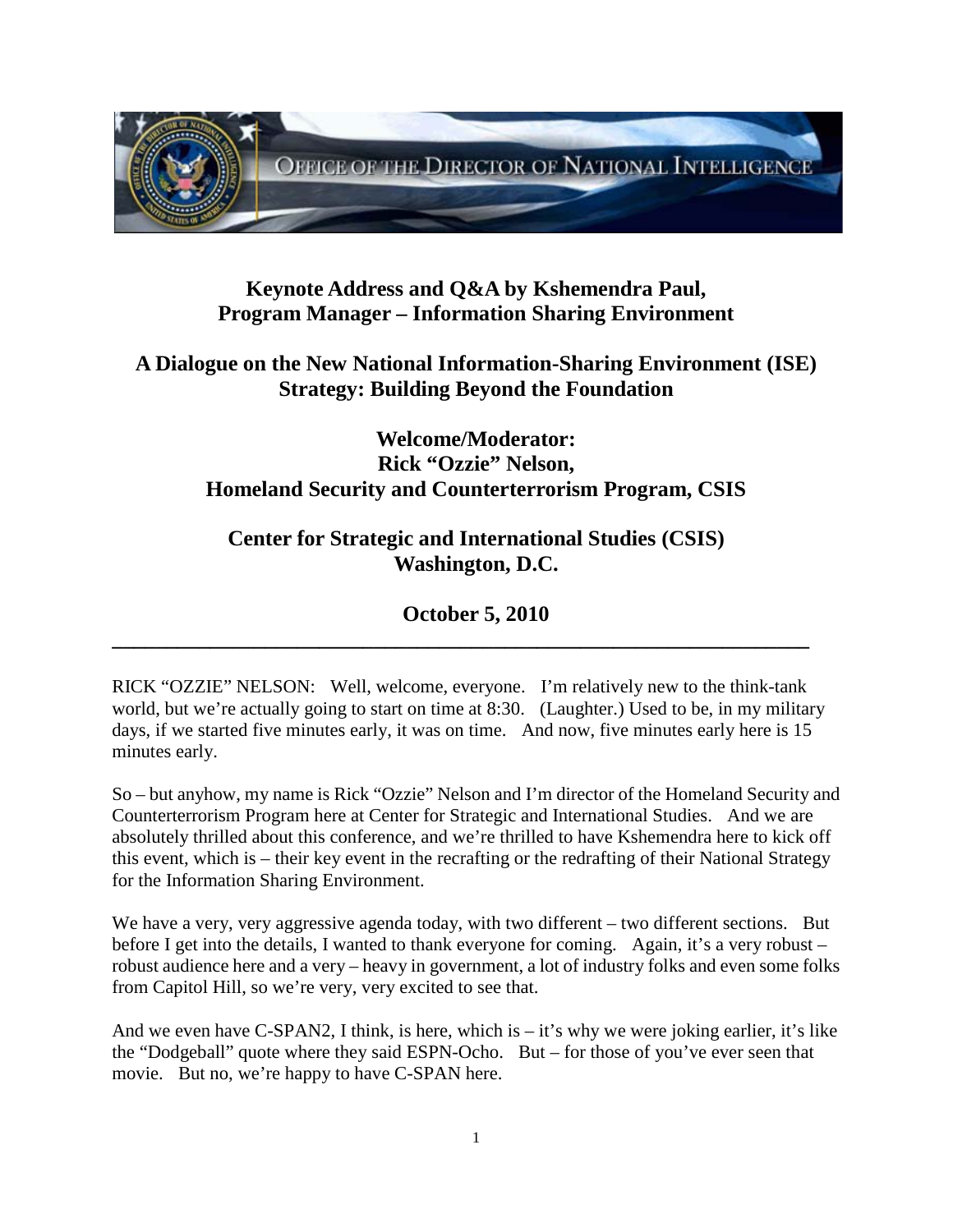I would like to first – we are a nonprofit at CSIS, so that means we – you know, we need help to have events like this, and I really want to thank our sponsor for this information series of events we've had. We had the Tom O'Reilly event a week ago. We're going to have Sean Joyce and Kira DeMeen (ph) And Bob Mackne (ph) in the future. And that's IBM, and I want to thank Alan Heath And Dan Prieto for their continued support here for allowing us to do this. So thank you, IBM, for that.

To go over the plan of the day here, that's what we used to have in Navy days. The plan of the day, we're going to have – the first part of this event is on the record. So for those of you in the media, we obviously are taping this. This is being filmed, taped live, so feel free to take notes and quote and do what you want. And that'll be Kshemendra's remarks.

And then after that we're going to go into a panel of government officials. That also is on the record, and you should – it will be taped and played live, and you should feel free to quote from that.

However, after those events we're going to have three off-the-record panels, and that's for a specific purpose. One of the things we're trying to do here is to create an environment – this is Dr. Hamre's vision – that CSIS can facilitate and add value, not just pontificate endlessly about things, but actually add value to the government process.

And what we want to do is create an environment where people in the room, especially those from government and industry, can speak freely without having to be concerned about being quoted out of context, and we can have an open and honest dialogue that Kshemendra and his team can use to formulate the upcoming strategy.

So folks say, well, strategies are always disconnected from the real world. This is an opportunity we have to connect our comments and our thoughts to that strategy. So it's very important that we adhere to that off-the-record form. And I apologize for being a little preachy about that, but sometimes everyone listens.

After Kshemendra's remarks we're going to do a question-and-answer, a very robust question-and-answer. I'll moderate. It's important that you state a question, no statements-and-answers. It'll be questions-and-answers only, and I will – and I will be ruling with an iron fist.

So before I turn it over to Kshemendra, I'm going to go ahead and just give you a, you know, this is a brief introduction of him. Obviously, we're thrilled to have him here.

He's the program manager for the Information Sharing Environment. He was appointed – and a lot of people don't know that about PM-ISE, it's a presidentially appointed position – by President Obama in July. And he has – I love this charter – his charter is "government-wide authority to plan, oversee the growth of, and manage the use of the ISE." I'm sure that there was a long line to get this job. (Chuckles.)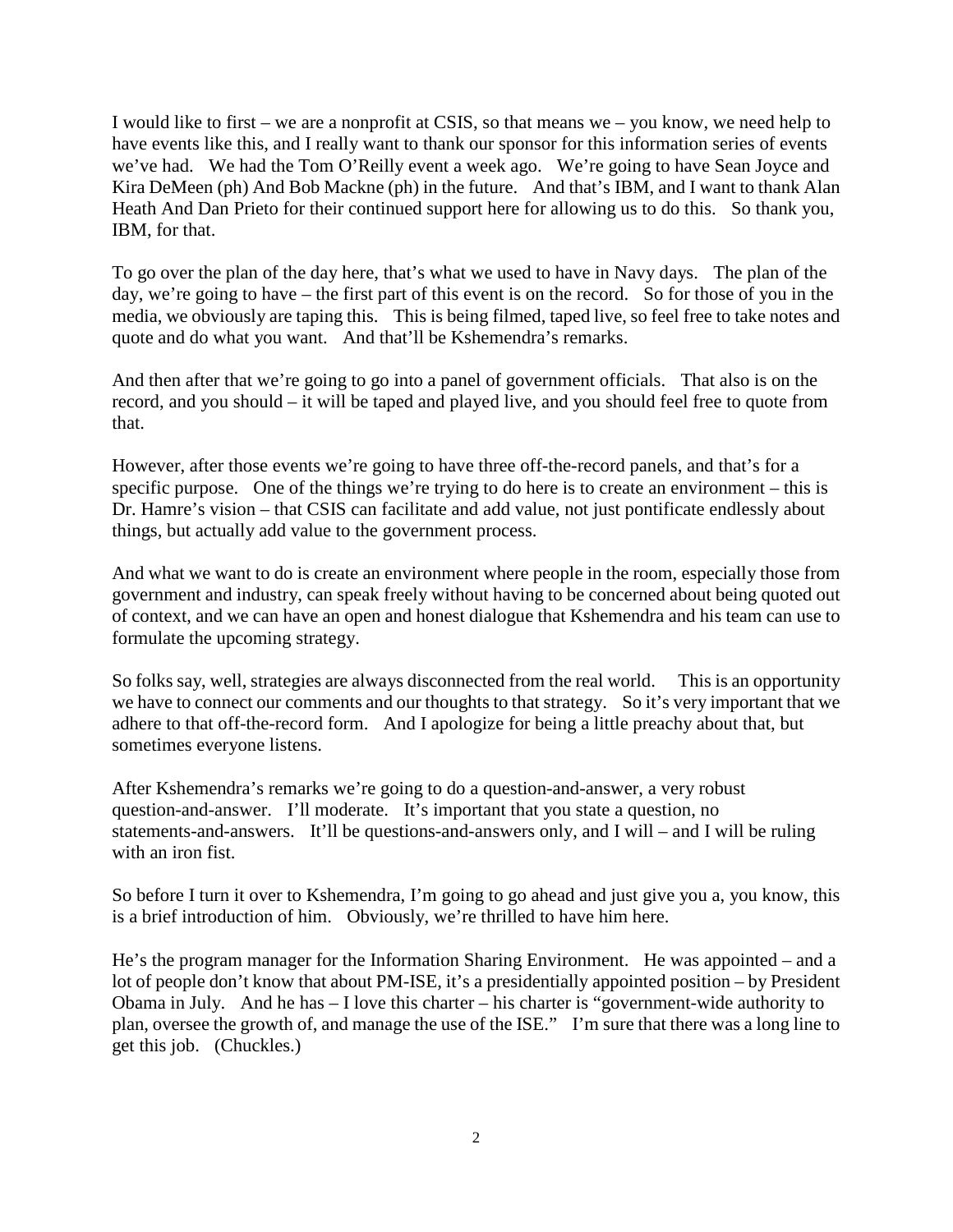It's a very challenging task, but I think that we've – at least I have, from my perspective – seen some significant progress in the last few months with Kshemendra there. At least a more open and more robust dialogue, which is obviously absolutely critical to making this work.

You know, prior to this job, he was the – served as the federal chief architect in OMB, where he focused on issues surrounding interoperability across networks and databases. And he also has extensive experience in the private sector.

In fact, he's trained as an engineer, so unlike myself, who's just trained to fly helicopters and write and talk, Kshemendra actually understands some technology behind this and has designed stuff like this. And that engineering background, obviously, is something that's critically important to developing this ISE architecture.

So would everyone just go ahead and join me in welcoming Kshemendra Paul? (Applause.)

KSHEMENDRA PAUL: Good morning.

AUDIENCE MEMBERS: Good morning.

MR. PAUL: Thank you, Ozzie, for the kind introduction. I'm grateful to CSIS for hosting the event today.

This is a wonderful forum which will allow us to explore the opportunities and challenges around Building Beyond the Foundation: Accelerating Delivery of the Information Sharing Environment, including clarifying its scope and mission, the target vision towards which we are building together, and how we measure the created value.

Our high calling is to support our mission partners – the federal, state and local, tribal and territorial agencies, and our partners internationally and in the private sector – to protect the American people and enhance our national security through the use of information.

Thank you to our sponsors today. We're grateful that you're supporting CSIS in continuing to shine a light on information-sharing.

There's a great lineup of speakers and moderators today. I'm very excited about this. It's a great event, Ozzie, that's come together. And I appreciate all of them taking the time and all of you taking the time to participate in this dialogue.

Now, my communications team asked me to shamelessly promote the ISE community website, so get out your pens. (Laughter.) It's www.ise – Information Sharing Environment – ise.gov. It's a great resource for folks who want to dig a little deeper and participate in the dialogue, while they're not here physically, and for you all to get a little bit more additional information and stay connected to the dialogue.

While you're at the site www.ise.gov, be sure to sign up for e-mail alerts. (Laughter.)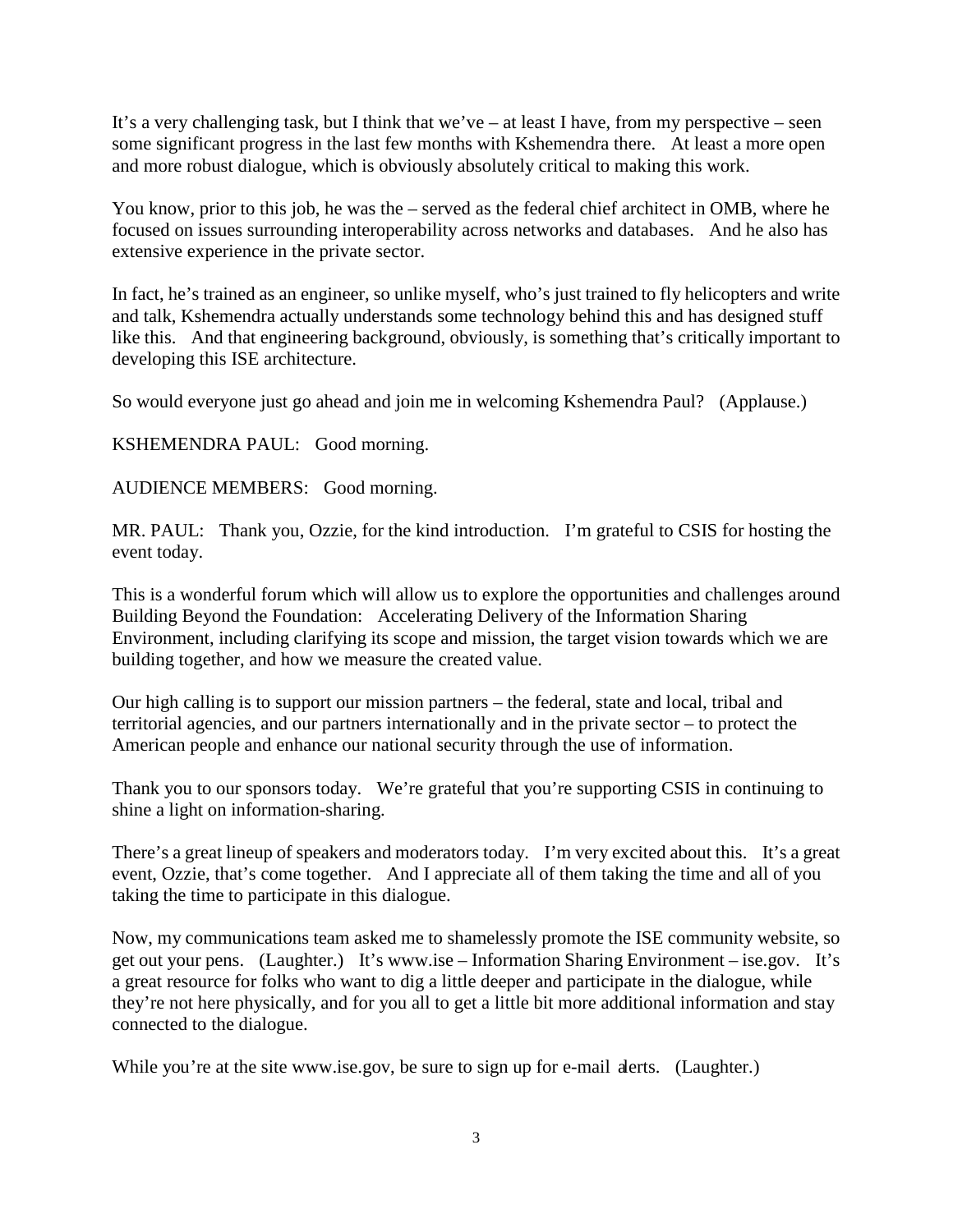So – before I get into the meat of my remarks today, let me walk you through the structure of my presentation.

As Ozzie described, I'm an engineer by training. I was an enterprise architect at the Department of Justice and the Office of Management and Budget. My old colleague Jeff Cook's sitting here in the front line.

At times like this I feel a need to stay current in my functional domain, so please – please bear with me a little. I'm going to use a little EA parlance to describe my remarks this morning.

First I'll spend a little time looking back at how we got here. In EA-speak we call that the as-is. Next I'm going to walk you through what we're hearing from thought leaders like yourself and mission partners in the agencies, state and local, tribal, territorial. We call that the to-be, and we're going to talk and sketch out a straw-man that we hope to refine today and in future dialogues, eventually to be reflected in the national strategy.

Then I'm going to outline for you some really hard questions I need help answering. These are the questions that GAO gave us just a little while ago. (Laughter.)

Just kidding. (A big hello. ?) I think there are some colleagues from the GAO here in the – hey, there you are, back there. Good. (Laughter.)

Now, they are hard questions, but – but they're not the ones I'm going to present today. There's a different set of hard questions, so in the remaining time we've move to questions and answers.

You don't often find engineers behind podiums addressing large crowds on C-SPAN2. You'll find us in dark offices at odd hours, noodling over white boards on hard technical problems, or out in the field working to understand customer requirements and delivering solutions.

As an engineer, my approach to solving hard problems is rooted in an appreciation of first principles, diving headfirst into the details of the challenge, and then lifting up to solve the problem. This is the approach I'm bringing to Building Beyond the Foundation: Accelerating the delivery of the Information Sharing Environment.

One more sidebar. The ISE is  $a - is a$  somewhat abstract topic. People have a hard time getting their heads around what exactly is that ISE? It's useful to set a mental model. I like to think about concrete examples, so I'm going to give you four to help process what you are going to hear today.

Number one, a law enforcement officer, as part of a routine traffic stop, queries the National Crime Information Center, or NCIC, and is notified to contact the Terrorist Screening Center to evaluate a potential match against a terrorist watch list.

Number two, an intelligence analyst using the National Library of Intelligence or the A-space platform to collaboratively develop new counterterrorism intelligence products with fellow analysts across the ISE.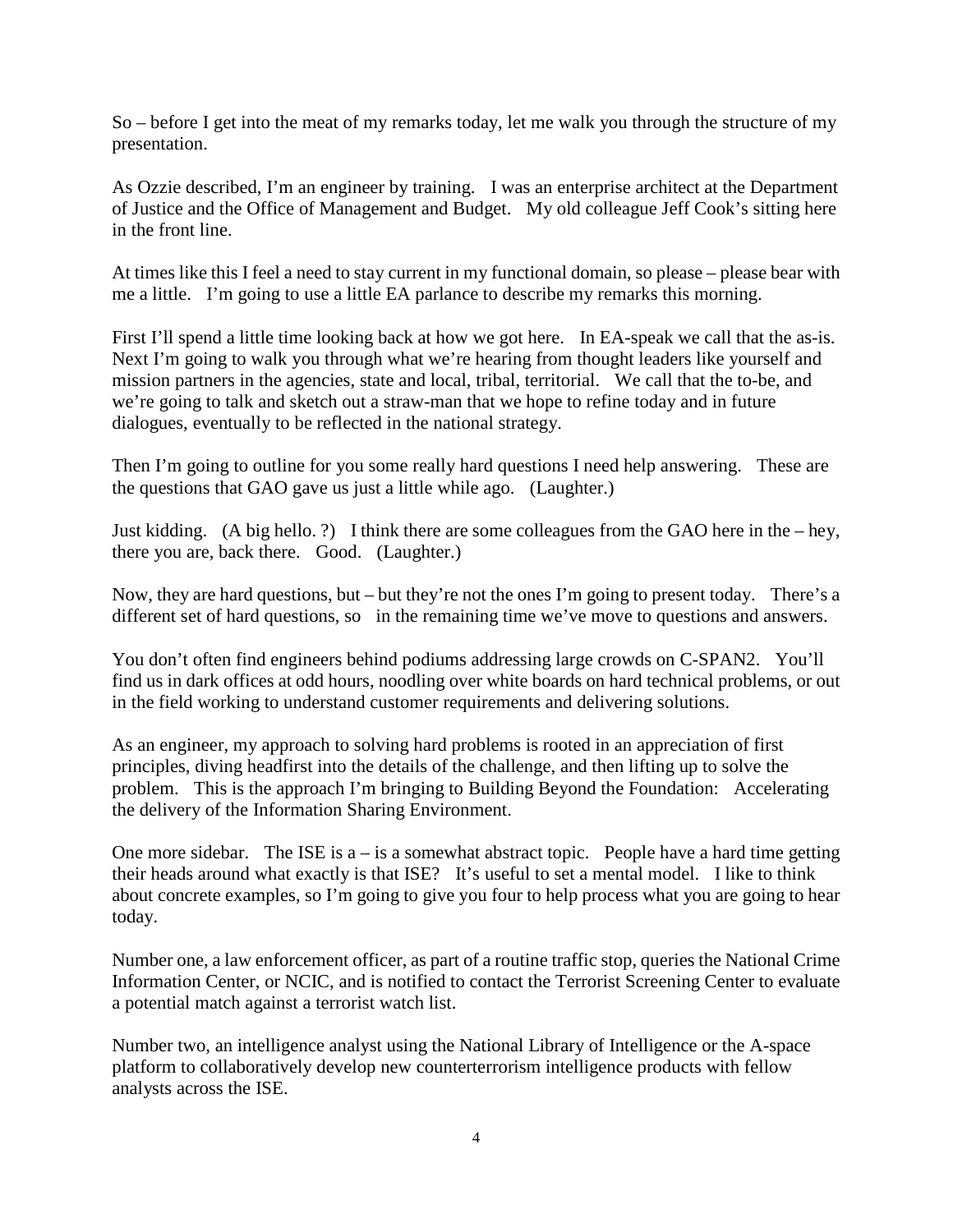Three, Coast Guard personnel working on the Gulf – recent Gulf oil spill, using Department of Homeland Security's Homeland Security Information Network and FEMA's Web Emergency Operating Center, the same assets to be leveraged in both manmade and natural disasters.

Finally, a local law enforcement analyst and an FBI intelligence analyst, colocated at a state fusion center working prison radicalization issues, both developing finished intelligence products as well as supporting specific FBI Joint Terrorism Task Force investigations.

Back to the main part of my remarks. First up is to outline how we got here.

As an engineer, I make a concerted effort to stay away from authorities discussions. But after five years in Washington and three months as PM, I've learned to start with authorities and mandate.

In 2004, the 9/11 Commission delivered their report. The commission prescribed the need to transform government and brought to light multiple challenges around connecting the dots.

As an aside, I'm not a big fan of that term, because it oversimplifies the challenges that face us as a community. It does not provide a good frame for working through many of the legitimate policy concerns we're facing and is not so helpful with the so-called information overload problem.

The 9/11 Commission proposed that information be shared horizontally across networks that transcend individual agencies. The commission called for a decentralized network model which would allow agencies to own their own databases, but enable the databases to be searchable across agency lines.

It recognized, by moving to a data-centric – I repeat, a data-centric – model, a new framework would have to be established to control access to the data, not the individual networks, systems or databases.

The commission called for a government-wide effort to address the legal, policy, and technical issues that would arise from this type of system. The idea was to have someone looking across all the agencies, creating a trusted information network to facilitate the sharing of terrorism-related information.

This recommendation, among several others, was adopted from the 2003 Markle Report, Creating a Trusted Information Network for Homeland Security. I know because I reread the report for the third time this summer at the beach. (Laughter.)

Now, we have some folks from Markle in the audience, and many of you have participated in the Markle Task Force. It's a very good piece of work.

This concept, as well as (federal ?) identity management, decentralized information, privacy protections, extensibility to state and local, tribal, and territorial partners, and a focus on prevention – a focus on prevention – were incorporated into the Intelligence Reform and Terrorism Prevention Act of 2004, or IRTPA.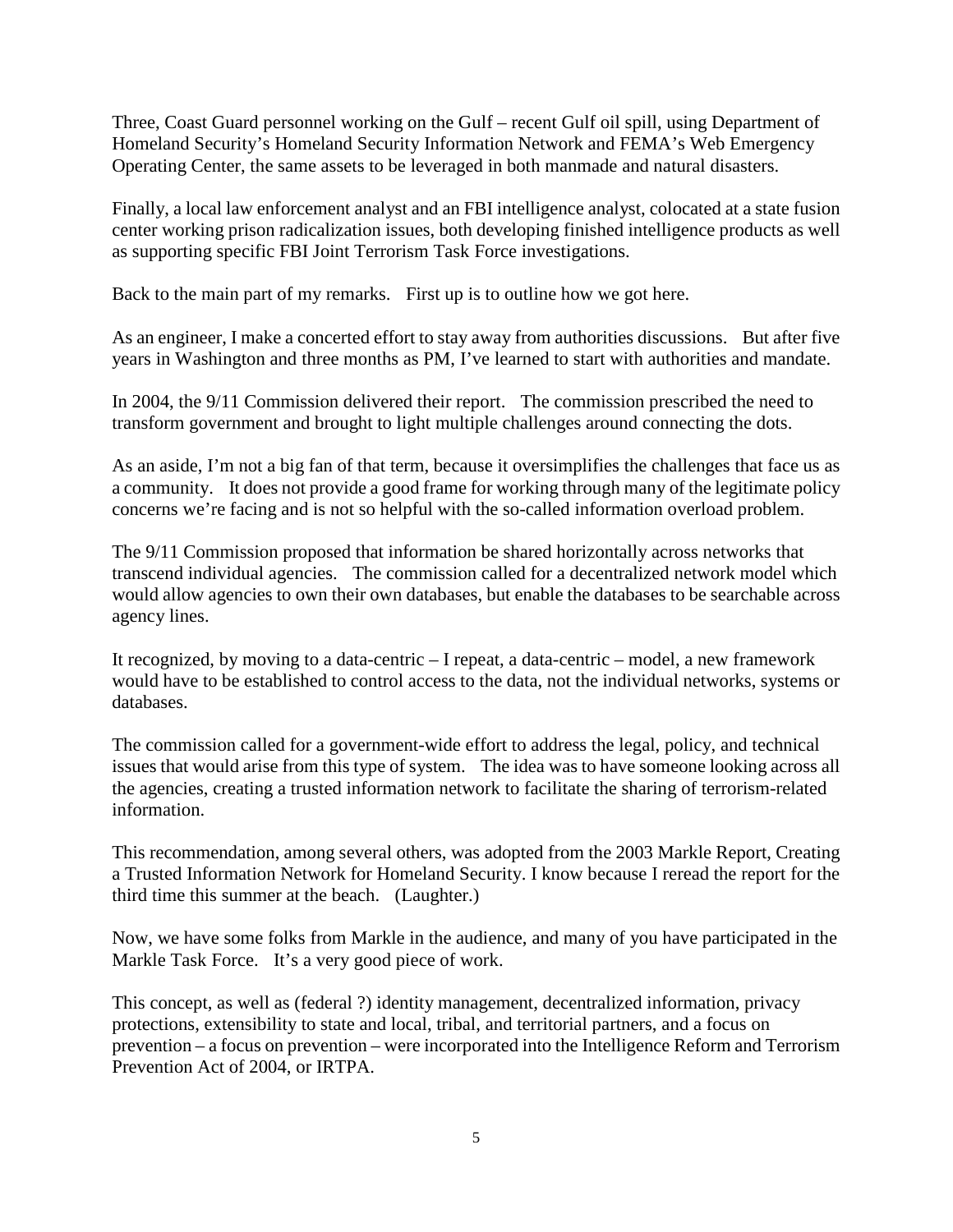They called it – Ozzie, can you give me drum roll, please? – (laughter) – the Information Sharing Environment. Yeah.

The Congress agreed with the 9/11 Commission that horizontal integration required government-wide authority, so they created the role of program manager to plan for, oversee the agency-based build-out, and manage the information-sharing environment, and granted that role government-wide authority.

The PM-ISE was told to work across five core communities: Intelligence, defense, foreign affairs, law enforcement and homeland security, to enable the effective sharing of terrorism-related information.

The recognition that this effort has to have horizontal capabilities lay as much in the understandings and implications of the technical challenges – which are substantial, but not the main event. It's the legal, policy, cultural and organizational hurdles which need to be overcome for progress.

Subsequently, the Implementing the Recommendations of the 9/11 Commission Act of 2007 amended IRTPA to expand the scope of the ISE to include homeland security and WMD information. The 9/11 Act also enhanced the authorities of the PM-ISE in two important ways.

First, it enhanced the ability to issue government-wide standards, procedures, guidelines, instructions and functional standards. And second, it mandated that we identify and resolve with our mission partners information-sharing disputes. Many refer to this as the honest broker function.

Okay. I'm done channeling my inner policy wonk. Let's pause for a second.

Now, for the second part of the as-is, what's been done to date:

A strong foundation has been built, and I'm going to describe a number of steps we've taken together as a government.

In 2005 the presidential guidelines directed the ISE to leverage existing systems to the maximum extent possible and directed that common information-sharing standards be developed.

I need to pause here and emphasize the implications of these requirements. It's essential to understand that the ISE is owned and operated by mission partners – federal, state, local, tribal and territorial agencies, our partners in the private sector and internationally.

We – as the PM-ISE, we don't build anything. We're not operational. Our role is to help agencies find common mission equities, to help them implement functional and technical standards and to drive resolution of policy issues. The actual point of implementation, the heavy lift, is with the agencies. They're the engines that deliver the ISE. They're the stars of the show.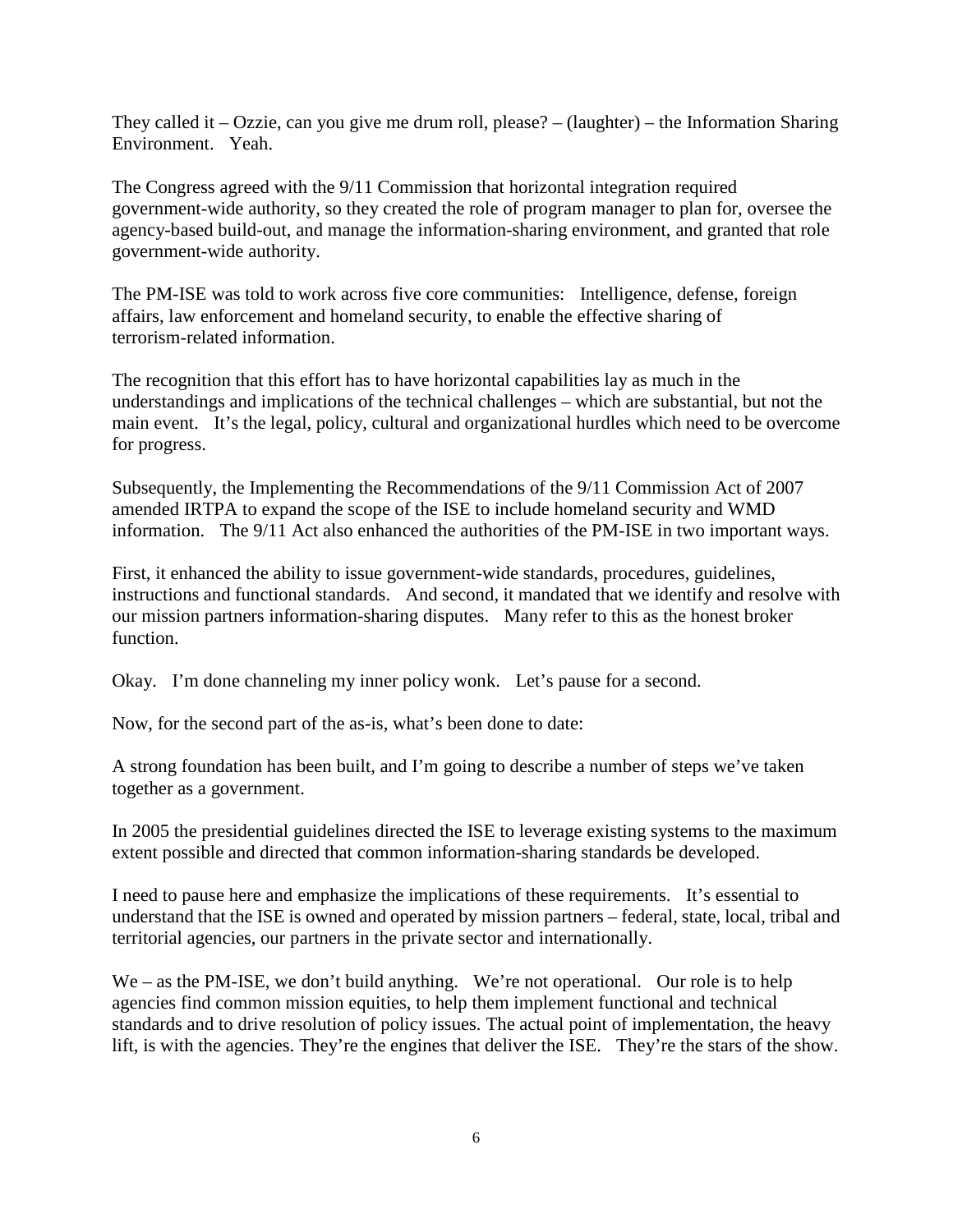The guidelines also directed us to address the proliferation of sensitive but unclassified markings, develop a framework for privacy, civil liberties and civil rights protections, and develop an approach to share with state, local, tribal and territorial partners.

Much of this work was captured in the 2007 National Strategy for Information Sharing and in subsequent ISE annual reports. You can find those on our website, www.ise.gov. (Laughter.)

I want to highlight four areas. First up, privacy and civil liberties. The ISE is envisioned as a trust partnership between all levels of government and the private sector. In order to participate in the ISE, the law requires that federal departments and agencies and our non-federal partners have privacy protections at least as comprehensive as the ISE guidelines.

Next, CUI, or controlled unclassified information. The new CUI framework will standardize more than 100 unique markings currently used for sensitive but unclassified information. These are the markings you see on top of documents around town – FOU, or for official use only; OUO, official use only; LES, law enforcement sensitive – and others. Of course, you'd only see those markings if you were a government employee. (Laughter.)

The standardization will be critical step towards removing barriers to information-sharing.

That wasn't a joke, Ozzie. (Laughter.)

MR. NELSON: (Off mike.)

MR. PAUL: Next we developed the ISE architecture – (inaudible) – methodology to connect the diverse systems and (distributive ?) systems across the ISE. Now, I'm not going not get into that here in detail, but I am available for command performances on the architecture. (Laughter.)

Finally, common information-sharing standards that document the rules, conditions, guidelines and characteristics of business processes, production methods and products supporting information-sharing. The program was successfully used to standardize suspicious activity reporting. More on that later.

There are so many other critical foundation blocks to the ISE. Some examples are performance measures, identify management, access controls, information assurance, performance measures (sic), culture, training. You could find the rest of the story at the ISE community website.

Beyond the ISE's foundational enablers, much work has been done to enable ISE core capabilities in the areas of sharing with state, local, tribal, territorial partners.

To develop the common framework, we worked closely with our stakeholders. In particular, I'd like to acknowledge a lot of our stakeholders in the – you know, in the non-federal arena. We worked with a lot of individuals and organizations. I'm going to miss someone, but I want to try to highlight our partners.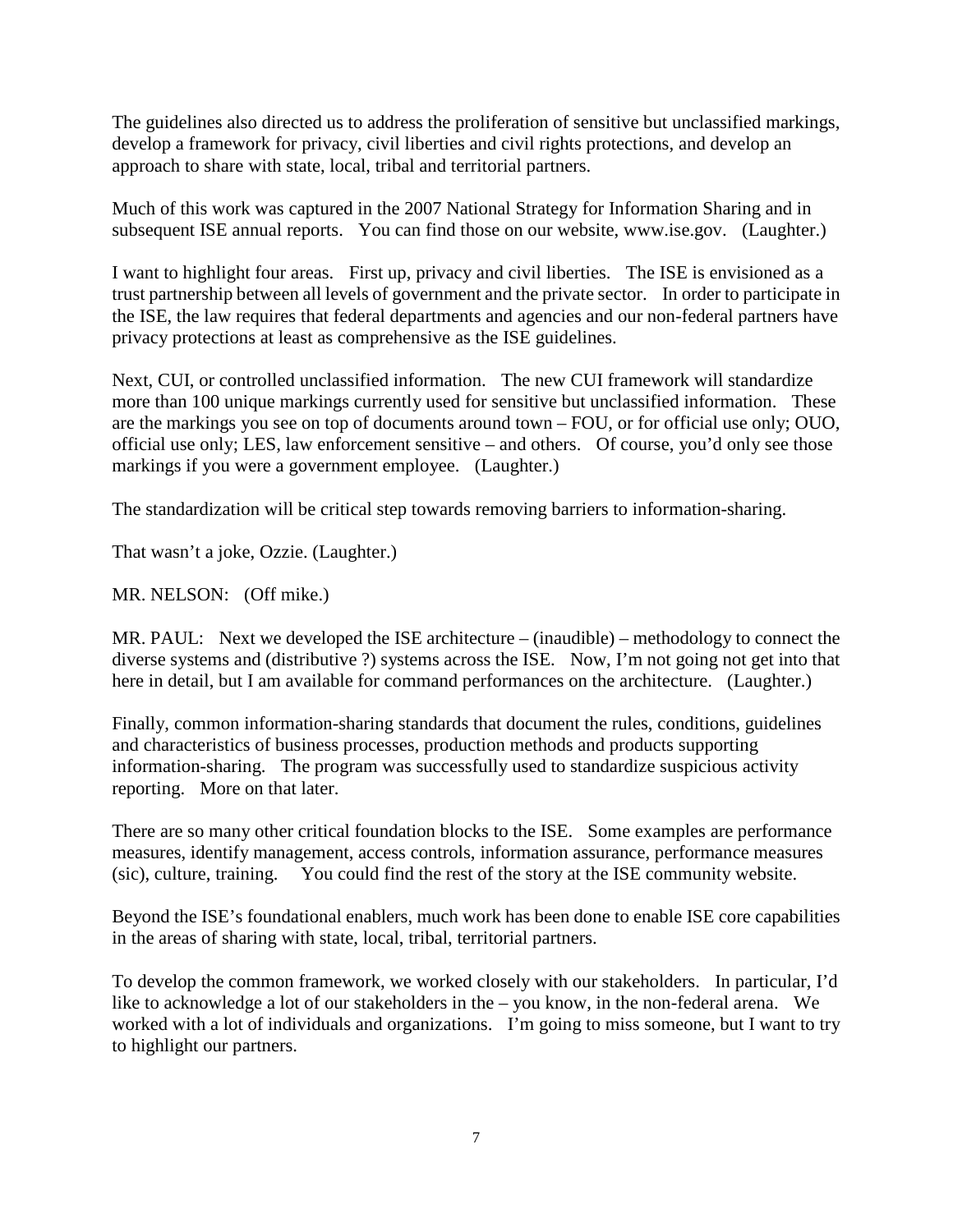We worked with the Criminal Intelligence Coordinating Council, known as the CICC; great organization. It was foundational to our work with fusion centers and suspicious activity reporting.

The Global Justice Information Sharing Initiative. Just as an aside, when I came into Justice five years ago, the way I made myself relevant was partnering with the state and locals through Global. Great organization.

National Governors Association; Governors Homeland Security Advisers Council; the International Association of Chiefs of Police; Major City Chiefs Association; National Sheriffs Association,; National Association of State CIOs, chief information officers; National Association of Counties; owners and Operators of Critical Infrastructure; and many, many, many others.

Open government in action. The result was a series of recommendations to enhance the sharing of terrorism information across all levels of government and the private sector. One highlight of the work was the establishment of a robust network of state and major urban area fusion centers. DHS, Department of Homeland Security, is the executive agent with the lead on this part of the framework.

Fusion centers are the critical nodes that connect state, local, tribal and territorial partners with the information-sharing environment. Through these fusion centers, state and major urban areas will be able to, one, receive classified and unclassified federal information, including sensitive, time-urgent alerts, warnings and notifications.

Two, conduct risk assessments, understanding potential threats to vulnerabilities and consequences, based on their specific areas of operation.

Three, further disseminate critical information to state, local, tribal and territorial partners and private-sector entities within their jurisdiction.

And fourth, gather, interpret and disseminate state-and local-level information to the other localities, states and the federal government. More about this later. It's best manifested through the – or understood through the suspicious activity reporting initiative.

The fusion centers will operate these capabilities within the scope of privacy policies. Currently, 26 fusion centers have approved privacy policies and operation, up from 22 last month. These policies are at least as comprehensive as the ISE privacy guidelines. With DHS's leadership, we have solid momentum across the states to get the rest done in the coming year.

The framework just described is laid out in great and useful detail in the 2007 National Strategy for Information Sharing. The appendix to the strategy defines these roles and responsibilities, and it's in the process of being implemented.

Bart Johnson, DHS principal under secretary for intelligence and analysis, is leading these efforts on behalf of DHS Secretary Napolitano and Under Secretary Wagner.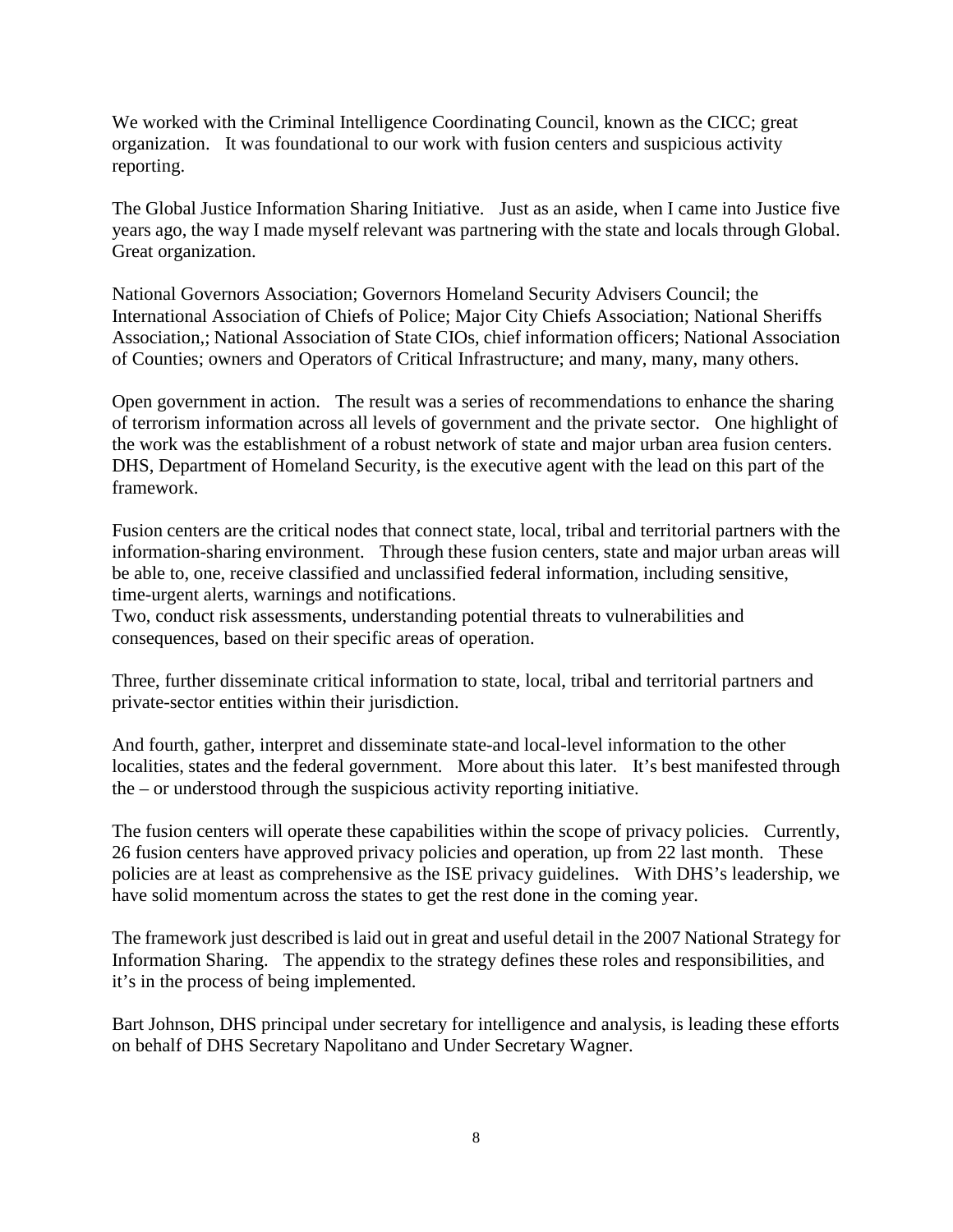Bart has an incredible perspective on these matters, having spent most of his career with the New York State Police, culminating in commanding the Upstate New York State Regional Fusion Center. And just as he was getting it humming, the feds hired him away, so – Bart's a friend. He's participating in the panel immediately following my talk.

We have all seen significant information-sharing improvements within individual agencies. Many of these are documented in the annual report and many more are out there waiting to be celebrated.

I'd like to highlight two examples from the intelligence community that, incidentally, my office had a little direct involvement in accomplishing. That's the nice thing about being government-wide, right? I get to, you know –

Seriously, a core part of my responsibility is identifying, integrating and extending best practices across the ISE. This is a kind of a soft – a soft power. There's no authority that's specific to this, but actually it's very, very powerful. I learned that lesson when I was at the Department of Justice working at the National Information Exchange Model, and then at OMB as the federal chief architect.

The most significant and visible change in terrorism-related information-sharing was the establishment of the National Counterterrorism Center, or NCTC. Russ Travers is also going to speak on the opening panel. He's NCTC's equivalent of a chief knowledge officer. Russ is a respected leader in our community. He was recognized as a Galileo Award finalist this year for his thought leadership on information-sharing.

Further, the intelligence community has led the information integration by implementing intelligence community directive, or ICD-501, discovery and dissemination or retrieval of information.

This policy promotes responsible information-sharing by distinguishing between discovery and dissemination or retrieval. It's based on  $-$  I'll be a little technical – meta tagging. It's a really good best practice and something that has potential to look –and be used more broadly.

Before we turn our attention to the future, there's one last element of the ISE strategy to round out the as-is. And it's important to highlight, because it helps make the ISE that much more real and that much more meaningful.

In response to the 2007 national strategy, we convened several federal agencies, law enforcement organizations, local police departments and others to develop a unified activity around – a unified process around suspicious activity reporting, or SAR.

This unified process builds on what law enforcement has been doing for years – gathering information regarding behaviors and incidents associated with criminal activity, and establishes a standardized process whereby that information can be shared among agencies to help detect and prevent terrorism-related activity.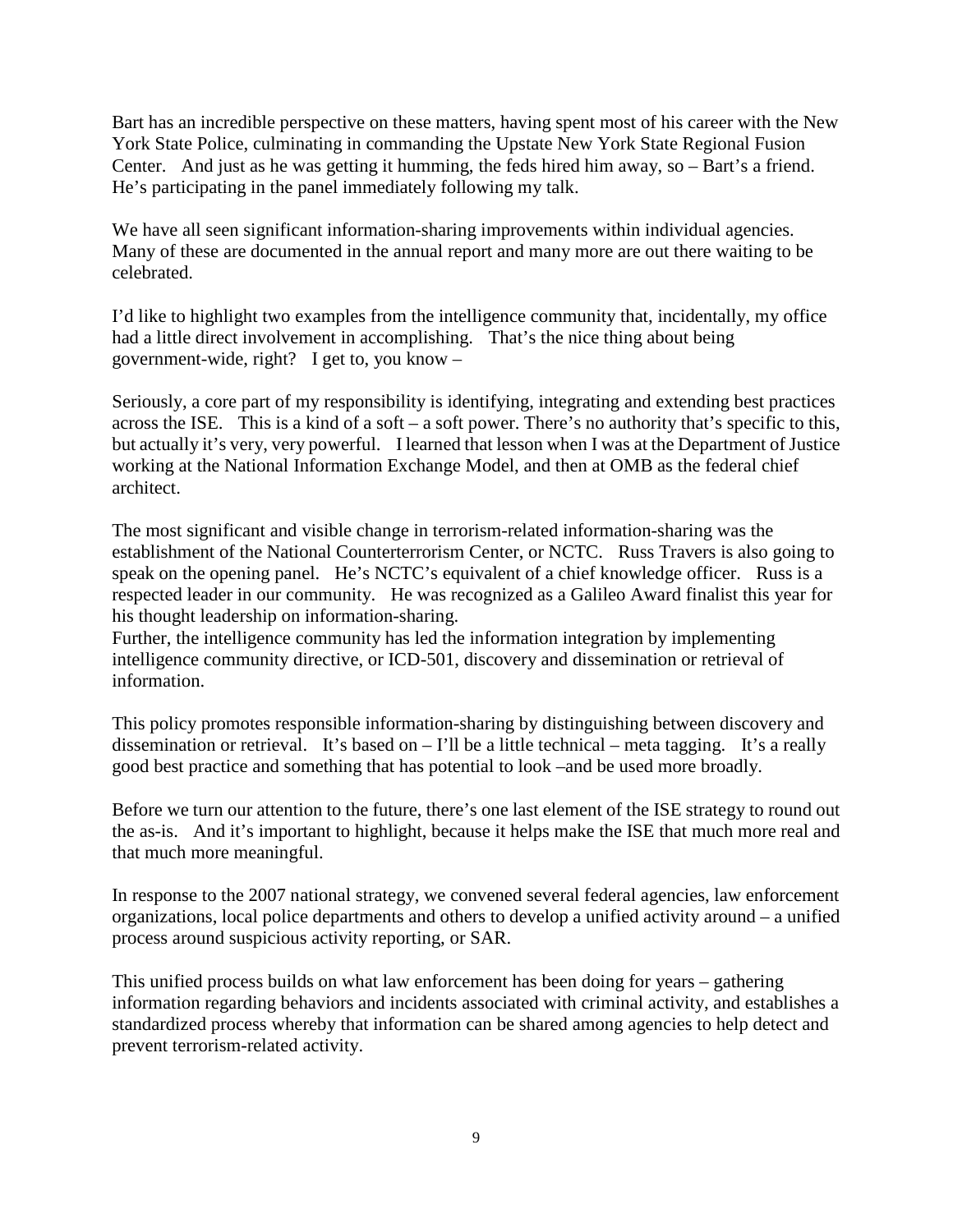Tom O'Reilly, who presented here at CSIS a couple weeks back, spoke at length about what is now the nationwide Suspicious Activity Reporting Intuitive, or NSI. Tom is a friend and someone I'm privileged to call a mentor.

In March of this year, the attorney general announced the establishment of a program office at the Department of Justice Bureau of Justice Assistance to facilitate the implementation of NSI across all levels of government and named Tom O'Reilly the director. Tom's charge is to roll out the NSI nationwide while ensuring that privacy, civil rights and civil liberties and strengthened.

You may be familiar with NSI, due to Secretary Napolitano's "See Something, Say Something" campaign. This is the public awareness component of NSI.

The NSI is one of our most significant accomplishments to date, and an example of the ISE in action. In an interrelated set of harmonized policies, mission processes and systems which leverage ISE core capabilities and enablers to empower the men and women on the front line to share and access the information they need to keep our country safe.

And I have late-breaking news, so I'm going to make a little news today. Little news, but it's – it's important and it's good.

The FBI is already well integrated into the NSI solution. Last week the FBI extended their integration to improve sharing of SAR – suspicious activity reports – generated from their field work. What's noteworthy here and slightly technical is that these SARs, while unclassified, are being worked and contained in the FBI's classified systems and databases.

It's a great example of being data-centric in our sharing and sharing federal data with other levels of government. These SARs are being shared with the fusion centers, state and local fusion centers, through the NSI – which brings us to to-be part of my presentation today and the purpose of this forum. My office is leading the process, with mission partners, of developing the National Information Sharing Environment Strategy.

This includes subsuming the 2007 National Strategy for Information Sharing and bringing forward the foundational pieces of that document as it relates to information-sharing with state, local, tribal and territorial partners.

We are working with our mission partners to conduct deep-dive conversations. We also want to include thought leaders outside of government; that's why we're here today and engaging in a process to do that.

This discovery process will assist us in developing a target vision and supporting strategies to build beyond the foundation and accelerate the delivery of the information-sharing environment.

To set the stage for the speakers and dialogue we'll be having for the rest of the day, I'd like to briefly describe three ideas.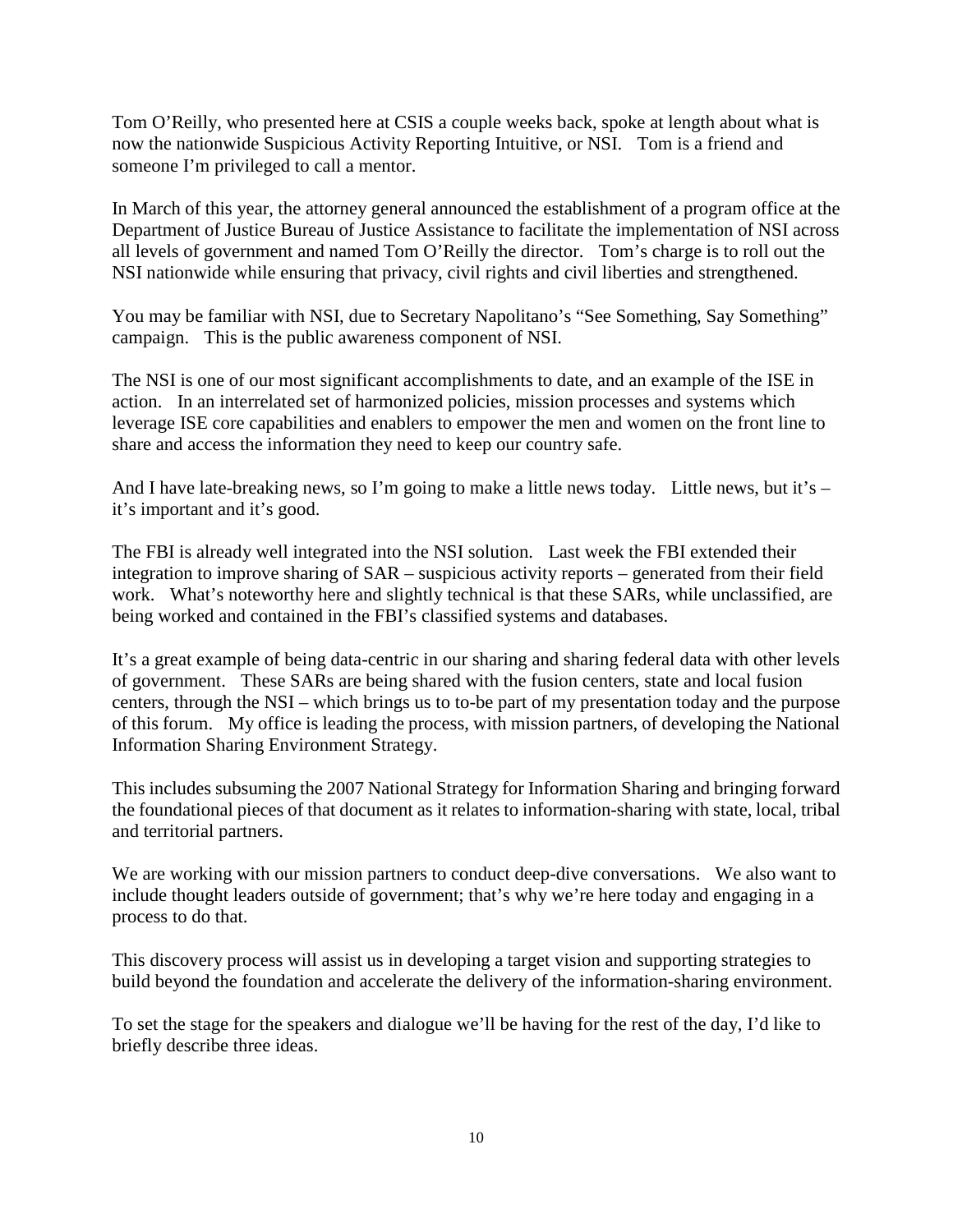The first idea: the president's national security strategy calls for a whole-of-government approach to build national capacity based on applying and integrating the efforts of all agencies with the national security mission.

To effectively support whole-of-government, our working hypothesis is that the ISE must, one, empower the front line with the information they need to do their jobs; two, deliver data-centric capabilities that support re-use; third is to strengthen privacy, civil liberties and civil rights protections; fourth, align with technology and information management trends; and finally, leverage standards-based innovation.

To make the ISE work, we need to focus on data – sharing it, discovering it, protecting it, fusing it and reusing it. We need a data-centric approach in alignment with the original mandate for the ISE.

I also highlighted standards-based innovation. We can dramatically improve (price ?), performance, increase agility, decrease risk, and accelerate deployment of the ISE by effectively working with our partners in industry. This is such a critical aspect of what we need to do to deliver, and I'm anxious to have that conversation. And we have a technology panel later today; I'm looking forward to that.

Okay. The second idea: the opening panel is focused on opening the aperture to the totality of terrorism-related information-sharing as directed by law. There are several aspects of the expanding aperture idea. In the past, we've advanced initiatives in the federal-to-state and local information-sharing space. The 2007 national strategy does an excellent job of laying out roles and responsibilities in this regard.

Building from our foundation, we want to enhance and extend partnerships across all five communities – defense, intelligence, law enforcement, homeland security, foreign affairs. I'm looking forward to hearing from today's speakers as well as members of the audience on this topic.

Also, the ISE mission partners rarely have the ability to segregate their terrorism-related activities, or their terrorist-related information. Mission partners ask us for complete solutions. It's a reasonable and right request. Such needs need to be factored into our strategy going forward.

Finally, the third idea is the role of sourcing, integrating and sharing best practices on the road to transformation. For example, our core standards framework, the national information-exchange model, is used well beyond the national security space. Another example is the potential to scale ICD-501-type meta tagging and discovery schemes more broadly.

We're looking for feedback and discussion. Are these the right ideas? What refinements are necessary? And what's the best way to clarify the target vision and enable incremental progress?

This last point is so critical. We need to be working in an incremental way while we're building towards the future. We need to be making changes that deliver value every day.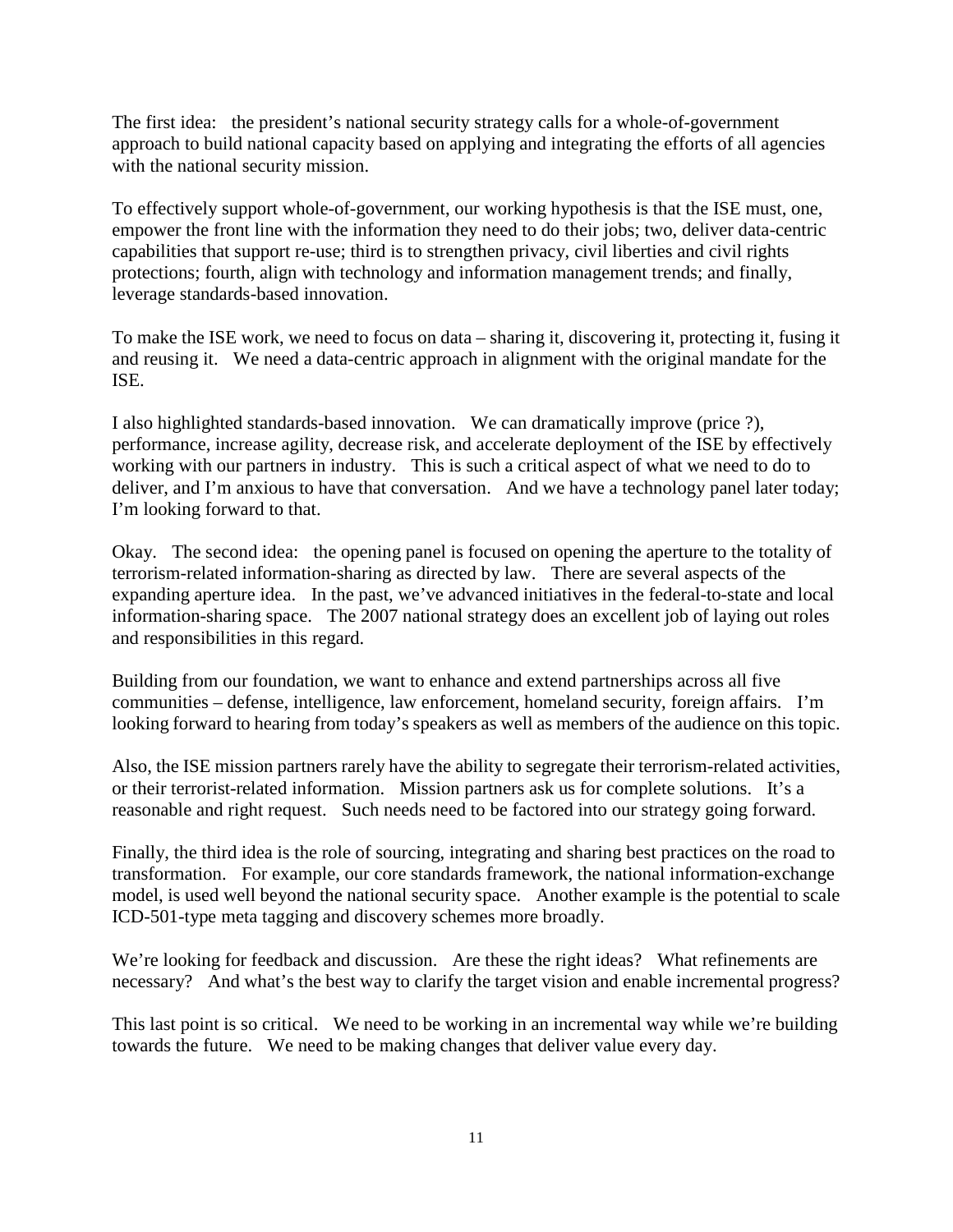This brings us to the last part of my remarks today. We're in the home stretch. Stay with me. (Laughter.)

We need your help to better understand the landscape so that the ISE assists our mission partners in delivering the comprehensive and inclusive solutions to the issues they face daily. In addition to reacting to the ideas I just highlighted, here are a few questions for the speakers and participants in today's conference to consider:

So this is – get out your pens. (Laughter.) There'll be a test. We'll collect the papers at the end, right, Ozzie?

MR. NELSON: (Off mike.) (Laughter.)

MR. PAUL: What are the best practices to be replicated across mission partners? What best practices should we be looking at? What's the best way to enable discovery? How do we balance data aggregation with the decentralized NSI-type architectures? Is it possible for there not be a single architecture across the entire ISE, or do we need to take a heterogeneous approach?

A core issue, in my mind, with authorized use is not the technology; it's the variability in the policies and the lack of consistent, precise semantics for expressing those policies. How do we get past that issue?

Are there successful examples that we can model on and build from around embedding legal restrictions and policies at scale and across domains? How do we leverage open government-type ideas to accelerate planning and delivery of the ISE? How do we incent and celebrate progress in spreading adoption of best practices? Is there a role for challenges?

What are the concrete, immediate steps that can be taken to accelerate change this year? And finally, what are the measures and metrics we should adopt across the ISE to measure the value we create together?

Well, thank you for listening to my remarks. I hope I kept my inner geek in check.

(Laughter.)

I've set the scene to allow us to talk about the future. What the ISE needs to be to support the counterterrorism mission and building beyond the foundation, how do we accelerate delivery of the information-sharing environment?

I welcome your questions, remarks and commentary. Thank you very much. (Applause.)

MR. NELSON: Well, thank you, Kshemendra. We appreciate those remarks. It's a little bit  $$ my reflection on your remarks is a little bit of a change of pace, having been kind of in the policy world for probably a bit too longer than I should have in my naval career.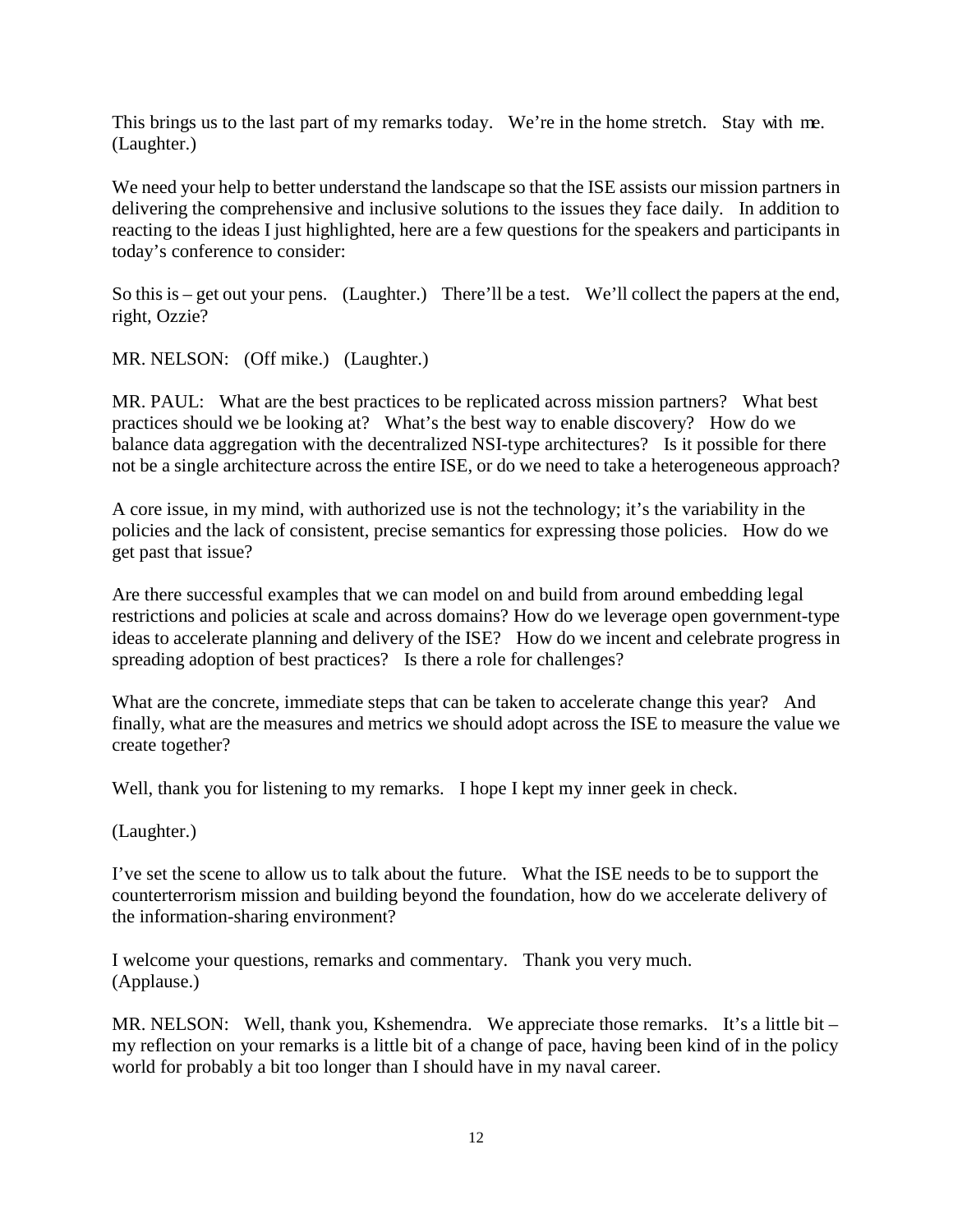But getting some remarks from an engineer, there was actually substance in there. (Laughter.)

And I'm not used to that.

MR. PAUL: Too much?

MR. NELSON: No, it was great. I was, like, wow, we're actually getting facts and details and a plan and – wow, how refreshing. And then you also gave us homework, which is good. So those of you that thought you were just going to get a free lunch and just listen, you didn't read the –

MR. PAUL: Yeah, that's open government in action. (Laughter.)

MR. NELSON: So we are going to take those questions and we are going to try to address those for you.

Another reminder to everyone here before we go into the questions, in addition to C-SPAN here, we also are live-webcasting this on our website. There's a link at www.ise.gov as well. And this will be available for download on iTunes in the future, if you want to go back over Kshemendra's very – and I mean this, Kshemendra, very substantive remarks. It's very refreshing that we actually –

I think people like to roll up their sleeves and actually tackle problems, as opposed to just talking in the theory of things. So we appreciate that.

We're going to go ahead and go into questions and answers. We have – because this is webcast, we ask that you please – we'll have microphones coming around. Please state your name and your affiliation, if you have one, so we can understand the context of the question, and Kshemendra's going to answer.

But I get to ask the first one. That's the – that's the big thing I get out of this, is the first question.

And you know, I guess, reading your speech and reading some of the information you sent in advance and just some of the stuff that we've done with ISE in the recent months, I'm struck by your charter. In many ways, it's very similar – and my good friend Russ is back here, a former colleague at NCTC – similar to the charter that NCTC had, where you had control of nothing but responsibility for a lot – responsibility for coordination and sometimes limited ability to compel.

So I guess I would ask you, Kshemendra, what do you see as maybe your one or two, just to limit you, greatest challenges facing you in this new position that you have as PM-ISE?

MR. PAUL: Thanks, Ozzie. Can folks hear me? Do I need to pull this up a little closer? Okay, there we go.

You know, you're right about the nature of the challenge of the information-sharing environment. It's nearly a horizontal – horizontal problem.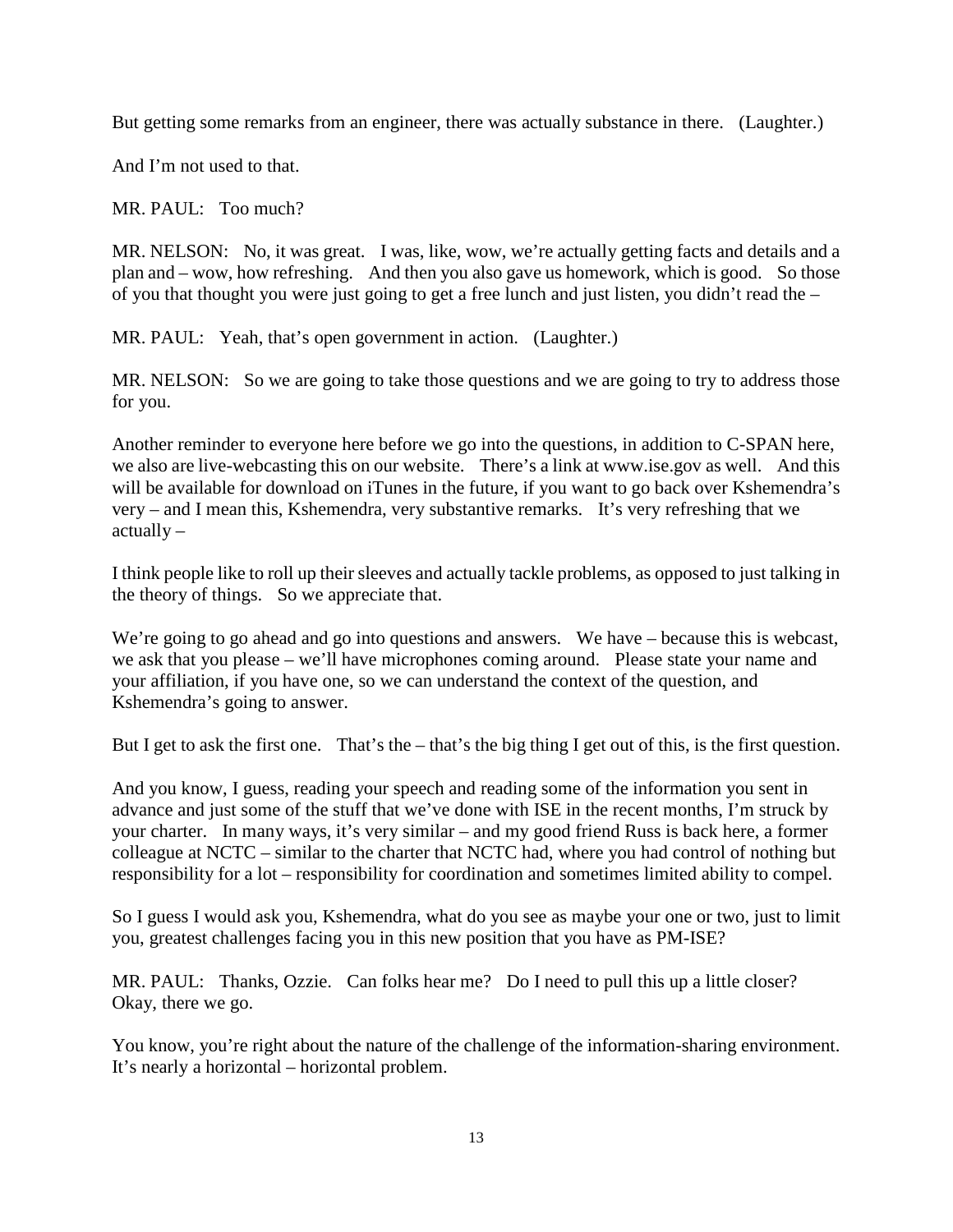It reminds me of my time at OMB. I was in the Office of E-Government and IT there. Internally we call it the office of horizontal government. It's kind of a core challenge. It's working horizontally in a vertical world, and that's – you know, that's the heart of it.

I think, frankly, it's where there's the greatest opportunity for innovation in how we think about government services. And, you know, most of  $-$  a lot of our challenge in counterterrorism is a core example.

Counterterrorism inherently is a cross-boundary, cross-domain problem. It's national in scope. Lots of different folks have to come together out of different disciplines, different organizations. How do you work across boundaries? That's  $a$  – you know, that's really the cutting edge, I think, of public service and – you know, I'm just honored to be in a place to work on that problem.

MR. NELSON: Yeah, and I – and I found my time extraordinarily rewarding at NCTC, just because of what you described. So that's great, and I look forward to it.

Okay. We'll go ahead and go to questions. Who wants to go with the second question? Anybody from the audience?

The gentleman in the blue shirt back there, please?

Q: Hi. My name is Harvey Rishikof. I'm the chair of the American Bar Association Standing Committee on Law and National Security.

So my question's very simple. Do you see any particular laws that have to be changed in order for you to be successful?

MR. PAUL: So that's a – that's a great question, do I see any laws that need to be changed. I can answer that a couple of ways.

One is in terms of the authorities of my office and the mandate that the law gives to the PM-ISE and the authorities. I think we're all set that way. It's, from my perspective, a matter of mainly execution, of bringing together mission partners, finding the common mission equity and execution is the – you know, the core challenges – core challenges I face.

There are gating policy issues that have – that are out there, all right? This is – this is almost like the old analogy, you're draining the swamp and you see some stumps, you see rocks, old boot, right? And you drain the water a little bit more and you see some more, and so you've got to work those issues.

So I think, you know, in terms of that side of the equation there's a, you know, always opportunities, perhaps, to look at the – at the legal and policy frameworks. But – that's not where I'm at right now.

I'm, you know, in terms of the authorities of the office, we're all fine.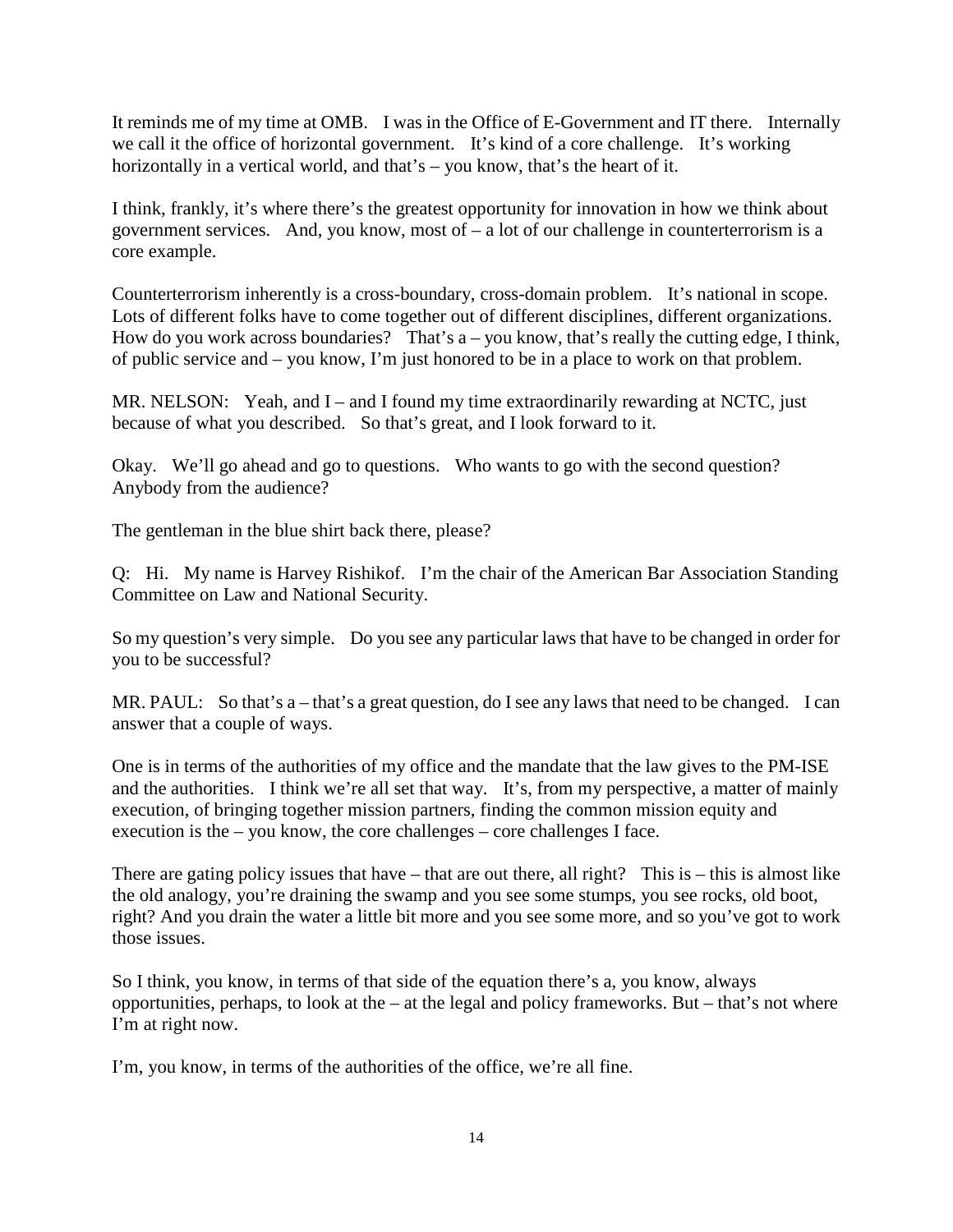MR. NELSON: Okay. And for those of you that, you know, were going to stay for just a couple of panels then leave, I would encourage you to stay for the last panel. Because that's the one on civil liberties and civil rights, which is sure to be an exciting and interesting discussion – and one of the reasons why we stuck it near the end.

Okay, next question. (Laughter.)

Next question? The gentleman up here in the blue suit. I can't say that in D.C. Blue suit. Right? (Laughter.)

Q: Sir, Steve Cantrell, Office of Global Maritime and Air Intelligence Integration, Director of National Intelligence.

We're a partner with you, but one of the more interesting things I've found is recently out on a trip, other than being asked why I followed you to the same location, was another location where the comment was made that as we tackle this problem set and we look at all of our interagency, state, tribal, local and other partners, one of the individuals I was discussing this with compared it to the NATO of America, he said, because we all speak different languages; we come from different cultures.

For example, you made reference to the significant activity report and, of course if we take that acronym of SAR, the helicopter pilot sees it as search-and-rescue; synthetic aperture radar, special access required. Again, using the same terms but meaning completely different things.

I was wondering if you could reflect on what you've seen in the short time you've been in the office.

MR. PAUL: Sure. Thanks, Steve. Yeah. Steve is a – Steve is a partner, and working on airspace domain awareness and other – other domain awareness-type initiatives.

This issue and the term we use when I'm with my architecture buddies is semantic interoperability. And you've provided a great explanation of what exactly that means.

It's where we started, frankly, when – going back, rewinding the clock five years ago, the ISC was standing up. I was over at the Department of Justice leading something called the National Information Exchange Model, the heart of which was, you know, creating this sort of Rosetta Stone between different functional domains.

So you know, if somebody is working in the Coast Guard in homeland security and has a certain definition for SAR, right? Or you're in the military and have a certain definition for SAR or, you know, you're in the finance domain looking at financial SARs, right? They use exactly the same definition for Bank Secrecy Act, suspicious activity reporting.

That there is a way to, you know, map those terms so that you could translate and you wouldn't use the same thing, so that two people communicating, if they're in different domains and different organizations, the message meant the same thing on both sides of that communication.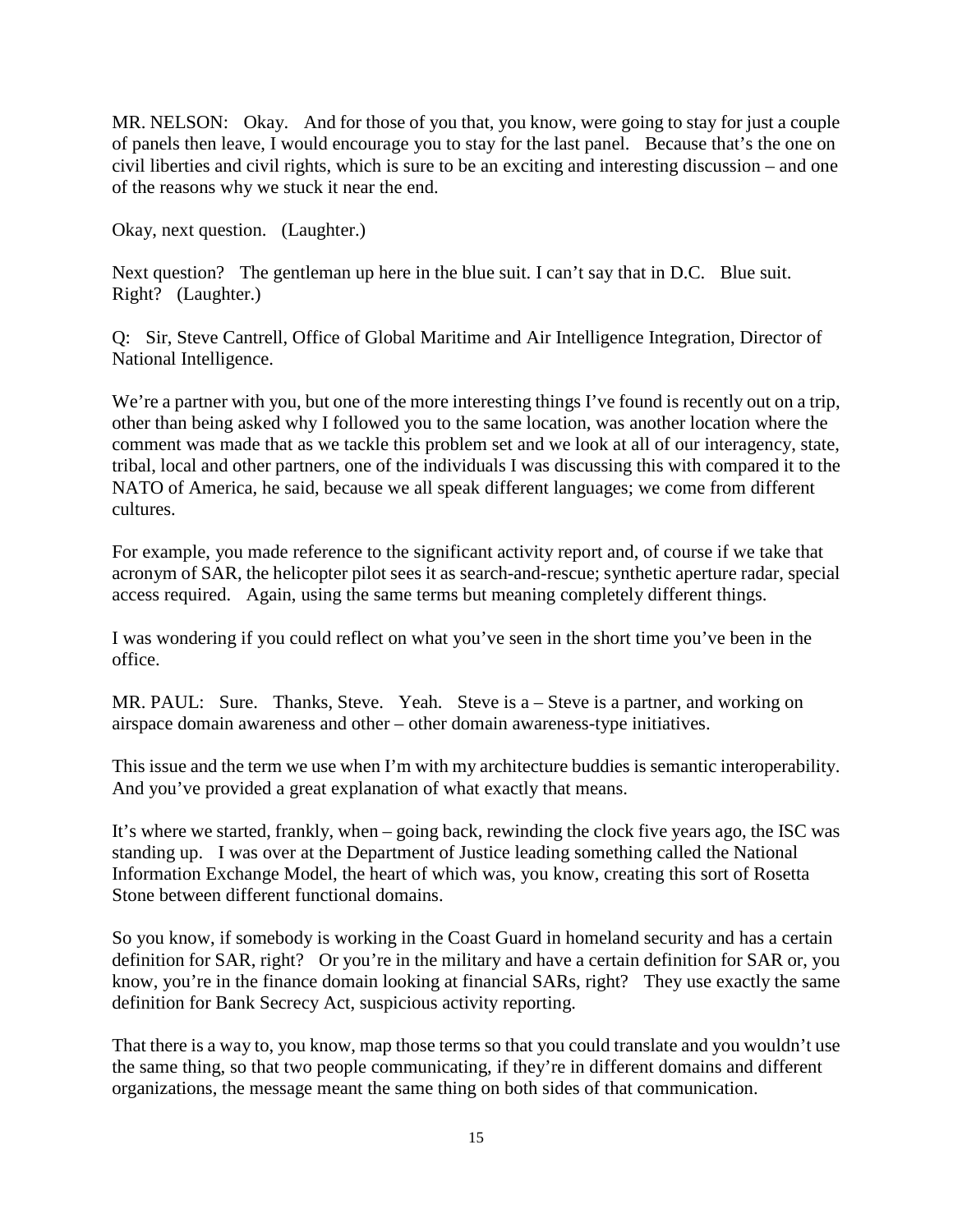So we've actually come a far way in terms of the theory of how to do that and the practice of how to do that. You know, and that by using more formal methods, as we've done with the NIMAN (ph), and actually reflecting those in functional standards, business process standards.

And I'd even go a step further, working with our partners in industry. One of the examples is the suspicious activity reporting, so it's got to be standards that are based on that Rosetta Stone-type concept in the national information-exchange model. And now industry is actually implementing it.

A couple of major vendors sell a fusion-center-in-a-box offering that's compliant with that, right? So that the – you know, we've – getting the benefits of standardization in terms of, you know the acquisition. Really, that's so critical, right?

Think about the front line. A, you know, first responder has a radio. They just want to be able to press a button. They don't want to worry about the complexities, right? And that's kind of our challenge. One reason this space is so complex is that we have to deliver it in  $a$  – in a compelling way to the front line where we mask that complexity.

So yeah, it is a core challenge and it's one we've been working on for some time. MR. NELSON: Next question, the gentleman in the blue shirt in the middle there, please.

Q: Hi. Scott Glick with the Senate Judiciary Committee.

I want to follow up on Harvey's question, because the civil liberties panel doesn't have anyone from the government on it.

Have you or anyone else in the government asked every agency to compile a list or identify the specific privacy laws that are impacted on the information-sharing environment?

In other words, do we have a baseline from which we can assess whether or not there are any laws that need to be changed? Do we have that compiled across the federal interagency?

MR. PAUL: I have some colleagues in the office in the audience here from – that are – that are a little bit more conversant on the specifics there. So if one of you wants to help out, that's great.

Let me answer the question this way. We have been working on privacy guidelines for quite some time; it's the information-sharing environment privacy guidelines. And through that process we've been working with chief privacy officers across the ISE participating agencies.

So through that process, you know, we've developed the privacy guidelines and then the agencies now are implementing privacy policies and have implemented privacy policies that are as comprehensive as our privacy guidelines. So I can maybe follow up with you.

Okay, Alex, do you want to –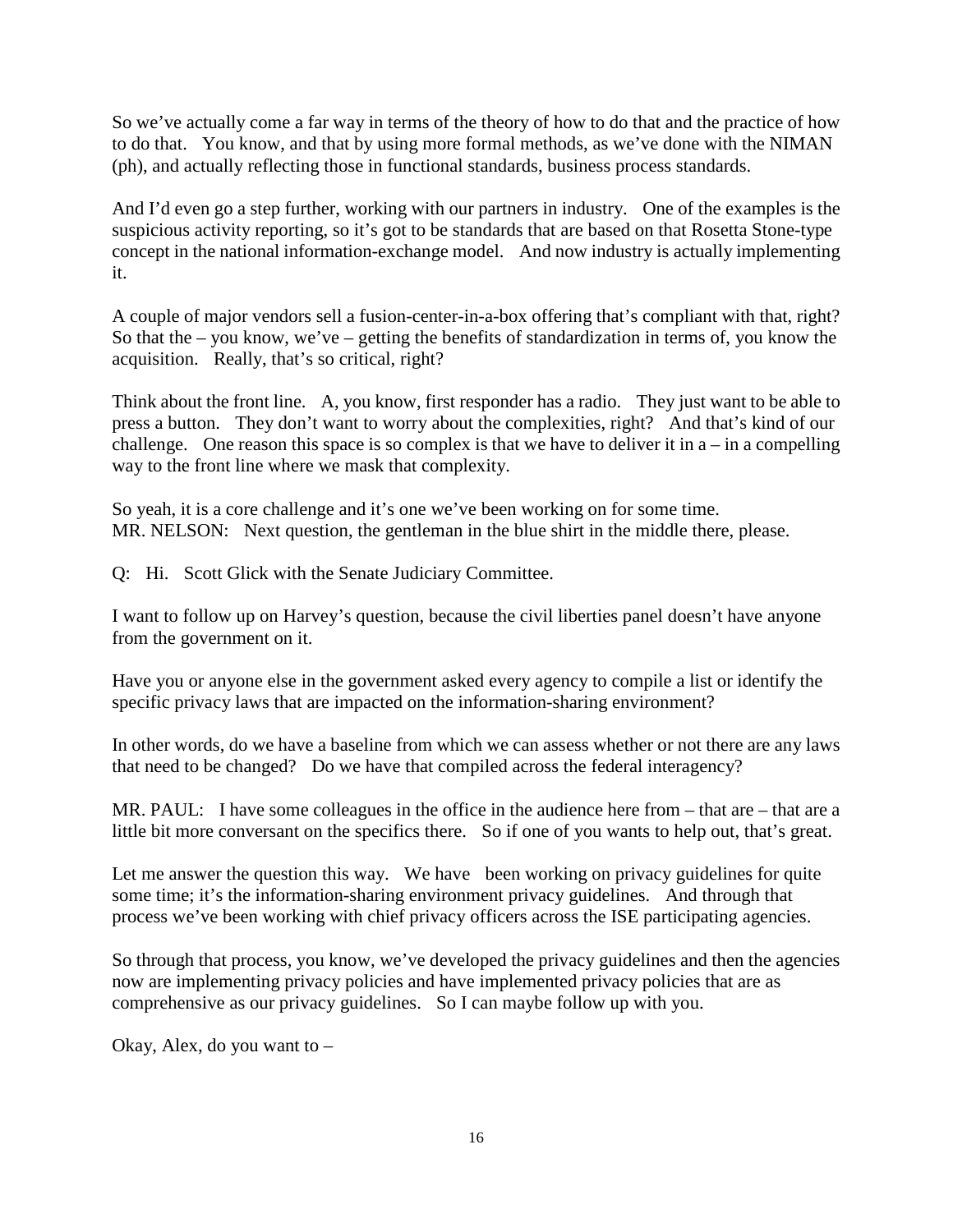ALEX JOEL: Yeah. I'm Alex Joel, And I'm the civil liberties protection officer for the director of national intelligence and I work very closely with Kshemendra implementing those privacy guidelines throughout the – throughout the government. I chair a privacy committee that oversees the implementation.

One of the provisions in the privacy guidelines is for those privacy officers, if they identify, particularly, laws or policies that might need to be changed, to float those up. So we do have a process in place to identify them.

We have not yet, though, gathered a list of any kind like that, but we have a process in place to do so.

MR. NELSON: It's very difficult at times, and that's (not ?) to happen to this panel, but to get someone from the government to talk about CRCL. It's a very challenging thing to do. But a good point on the panel as well. We'll take that for future reference.

Okay, next question. There's – any more questions?

Well, I have another question. You know, Kshemendra, again, in the substance in your speech, you talked about some things for the future and you asked us some questions and you gave us some homework to do today.

But I guess I would ask them back you. What – in your vision, what does ISE look like a year from now? What does it look like five years from now? What does it look like 20 years from now? I mean, what would you – what do you want to accomplish and what do you see?

MR. PAUL: So that's a – that's a good question, and – we have several initiatives under way that are bearing fruit. So let me describe those.

You know, I see Bart Johnson in the back; he's on the panel immediately following. He's leading a process where we're doing the baseline capability assessment across the 72 fusion centers, and that report should be coming out shortly.

We've identified certain critical operating capabilities, and we expect that those operating capabilities will get mitigated. So we have a robust, measured infrastructure of these state and local fusion centers, looking across things like privacy protections or the ability to receive classified information or, you know, some of the other critical operating capabilities I described earlier. So that's kind of – one thing in the next year is substantial progress on the network of state and major urban area fusion centers.

The nationwide SAR initiative. Earlier this summer, Secretary Napolitano kicked off the See Something, Say Something campaign. It by all accounts has been well received, and we're ramping up the nationwide SAR initiative across the country. We'll have, I believe, the majority of states actually integrated into the initiative, and there's lots of anecdotal evidence and measured information that tells us that it's making a difference.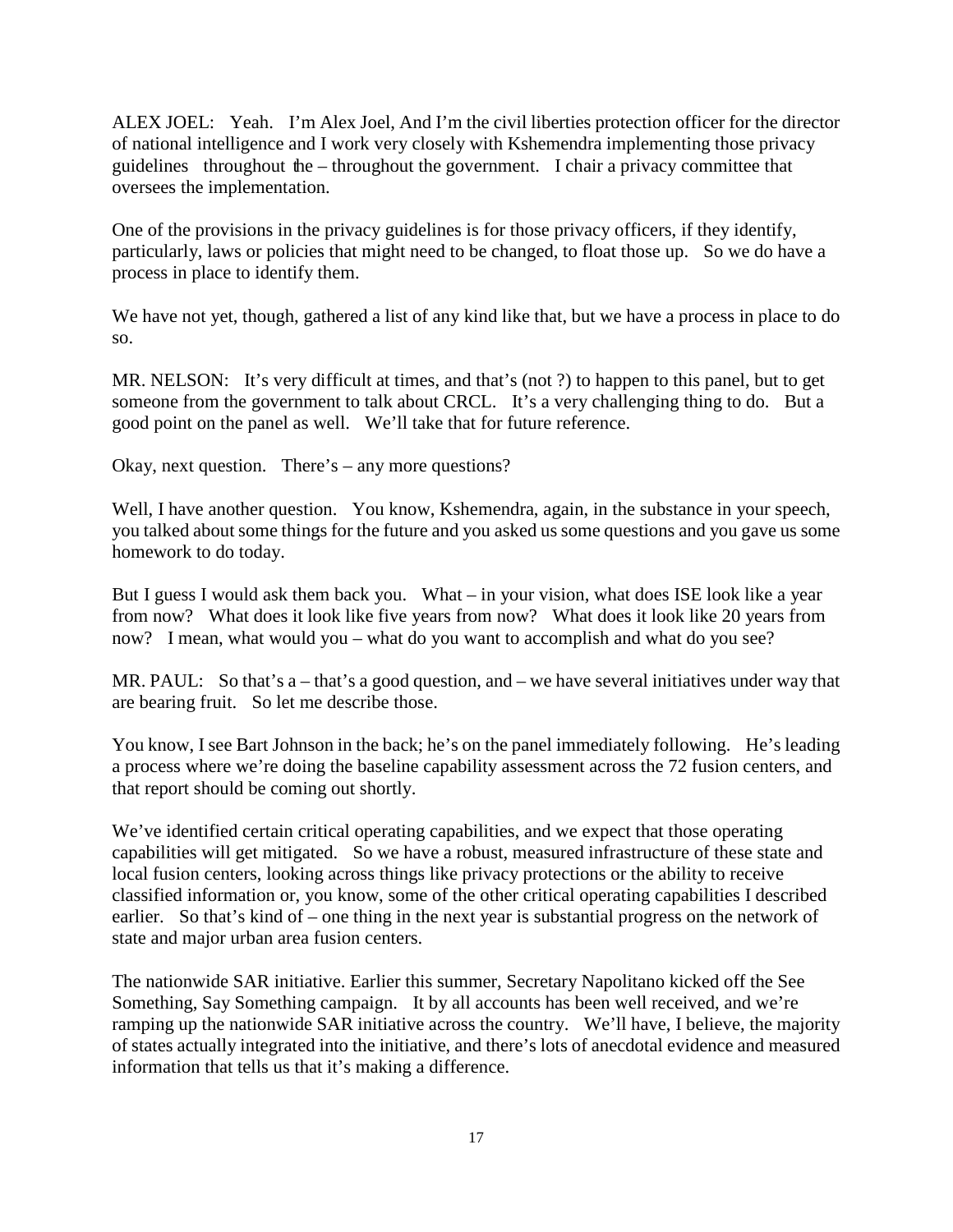A big initiative in our office has been interconnection of the so-called SBU – sensitive and unclassified networks. This is  $a - y$  know, been a core refrain from law enforcement, homeland security, first-responder types, state and local types, that the different federal networks don't interoperate as well as they should.

So we're seeing that interoperability, and we've delivered a lot of capabilities over the last little while and documented in the annual report. And over the next year we'll see simplified sign-on, right? So you don't have all the different passwords. It's easier to get access. A law enforcement officer coming to Leo can get to databases on, you know, the Homeland Security Information Network and so forth and so on. So those are just some examples of the incremental progress we're deriving.

You know, longer term, I think I'm going to defer that. I'll come back and answer that question, if you'll have me. But I want to defer that because I'm really hoping to hear from the audience about – about where we think we want to go.

I would say that I think within five years the idea that we're data-centric is, I think, a reality more than it's kind of a future.

MR. NELSON: Speaking of data-centric, I'd love to hear some of the industry experts in the room talk about and address some of the terms. You know, mega-tagging (sic) and other things that me (as ?) an engineer don't fully understand in the NSI-type architecture. So that's a good dialogue we can have as well.

I think we had a question right here, though.

Q: Good morning. Kristina Tanasichuk, from the Homeland Security and Defense Business Council.

I don't admire your job. I think you have a tremendous amount of work to do just to figure out how we can share information currently.

But to follow on to your question about the future, how is social mapping or almost offensive data collection playing into the future of the ISE? I think right now we're collecting information. We collect a tremendous amount of information, and sorting that and sharing that is certainly our first priority.

But going forward to kind of face tomorrow's battle, how are we using kind of the social networking and mapping tools that are being developed?

MR. PAUL: So a great example of using the web 2.0-type technology is the A-space application inside the intelligence community. It's a wiki collaboration platform that's very useful for different intelligence analysts to be able to collaborate and securely share information.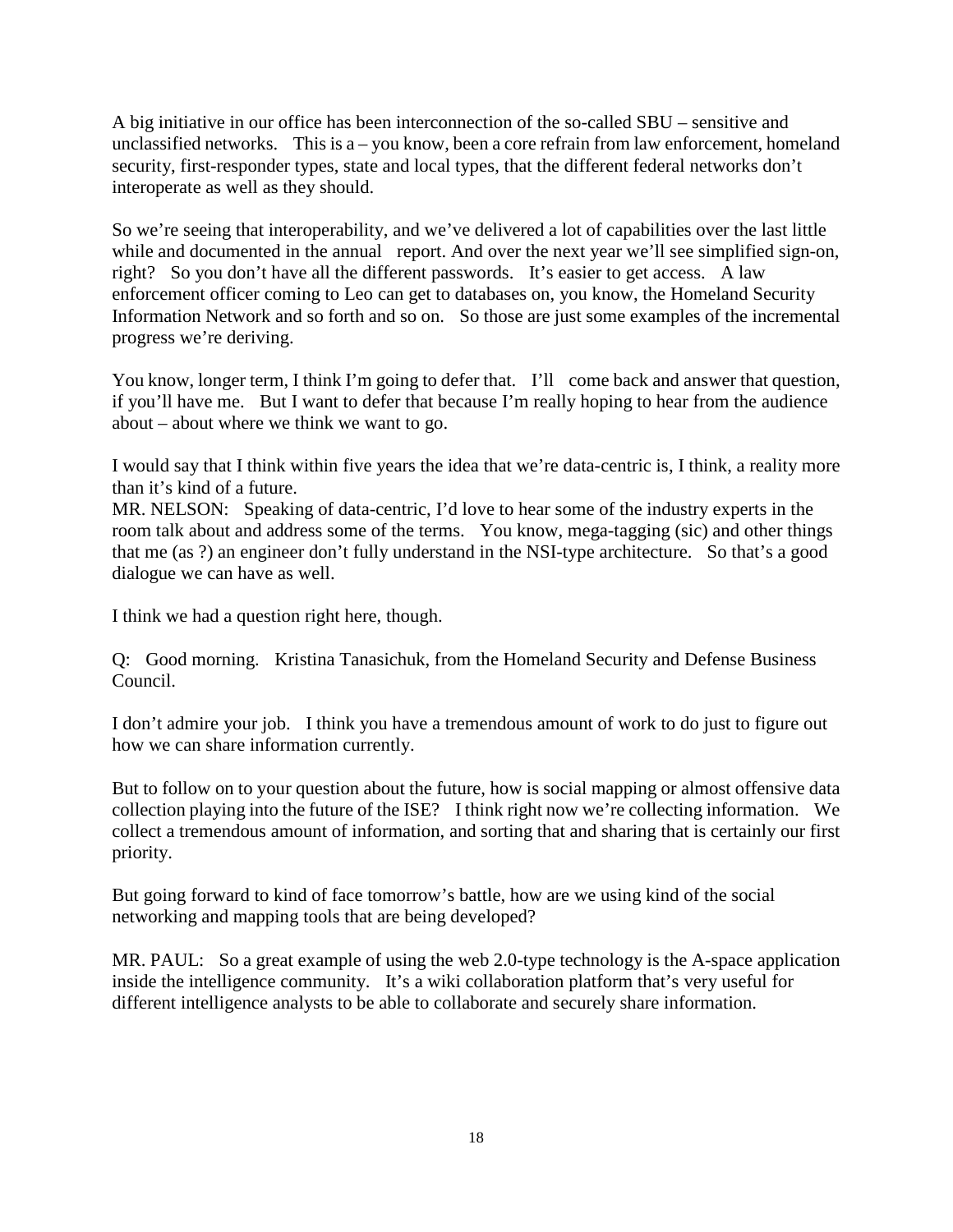So you know, our charge is yes, this is information-sharing, but it's also collaboration around information. So you know, there's the unstructured information and the social sort of thing. So I think that's – a critical part of the information-sharing environment is effective social media integration. And, you know, the A-space is a great example of that.

MR. NELSON: Great. Any additional questions? Anyone else?

Oh, yes, sir. Right in front here.

Q: (Off mike.)

MR. NELSON: I think if you could wait for the microphone. I'm sorry.

Q: Peter Sherlock, MITRE Corporation. One perception of the problem faced by national security generally is that there is a very high ratio of noise to signal in all this data we're collecting. Could you address a little bit how the various initiatives that will promote interoperability and – both at the bits and bytes level and at the semantic level, would also help the problem of extracting the necessary signals from the abundant noise?

MR. PAUL: Yeah. That's a great question. Your question is, how do we raise the signal and decrease the noise.

And this was part of the reason why the connecting-the-dots metaphor is not so useful, because it doesn't really get to the quality of the dots, right? And, you know, an established best practice around information management is working upstream, trying to – you know, at the point of collection, getting the data in as clean as possible format.

And then also the different tagging schemes, how you describe the data. Meta tagging is data, about data, but it's descriptors around the actual data you collect – so that to the extent that that tagging is well designed, so it supports downstream comparison.

And so a great example is with the suspicious activity reporting initiative that I talked about earlier. A key part of the work was getting all the different communities to agree on standard code lists for describing behavior-based activity or you call it a car, you call it a vehicle, right? And so no, no, we're going to call it a car, right? And things like that.

Those are some of the examples for how we think about that issue. But it's a core issue. It's about sharing and discovery of information, but discovery only works if the information is described in consistent ways from the point of view of the person that's trying to discover, right? The information comes from different domains, so there's that standardization issue.

You know, fusion only works if you're able to correlate data, right? But then that implies a certain high level of quality. So you're exactly right that the data quality issue is a core issue, and needs to be engineered into the solution. It can't be dealt with as an afterthought.

MR. NELSON: Yes, ma'am. Right in front here.

Q: Hi. Adriane Lapointe, CSIS.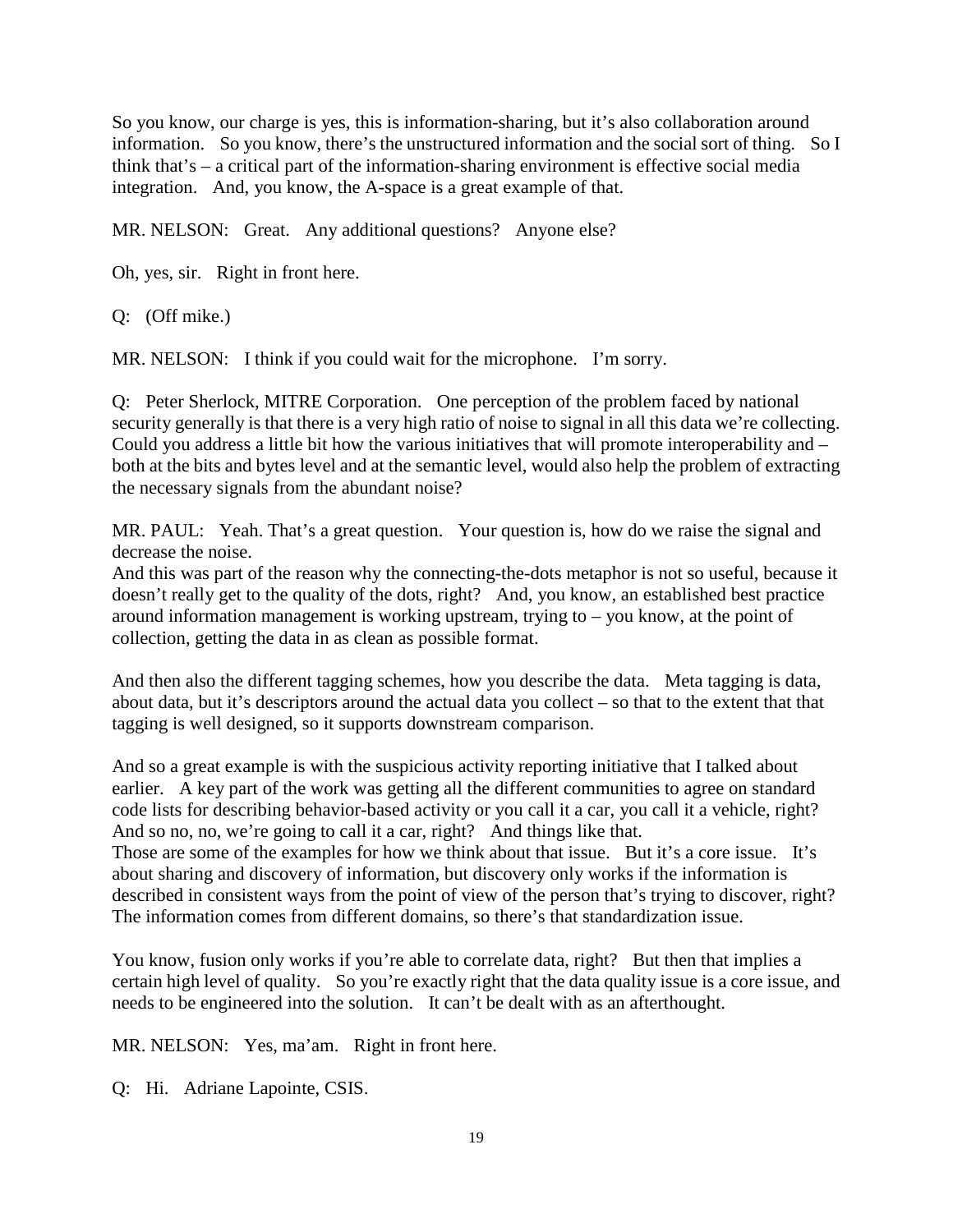I've got a question that relates to the discovery issue. At one point at least – it may be in 2007 when I was more familiar with what your office was doing, attribute-based access was the mechanism to determine who would be able to discover, as opposed to access information.

Is that still the approach? And if so, how is it going? If not, what approach are you taking?

MR. PAUL: So the question is attribute-based access controls or how do we, you know, make sure that somebody that's accessing the data has the proper authorization to, you know, access that data. Some refer to that as authorized use.

It's the right idea. You know, attribute-and role-based access control. The challenge comes in that the policies to describe do you have access, the right to access this information? Some of those policies are information assurance policies. Some might be a U.S. persons rule. Some might be, you know, a variety of other rules that are coming out of different domains, different agencies that are described potentially in different ways that would make it difficult to automate the evaluation of those rules to make a judgment, you know, in real time, right?

So this goes to the issue of looking across the different policies, there's a degree of harmonization that may need to occur so that the policies are described in consistent ways, so then those policies then can be automated in a consistent way across the ISE.

So that's a – the technology, it works. It's established. But doing it at scale and across these different domains, right? That becomes the hard issue.

We actually did a pilot with NIST over the last year, and I think we described it in our annual report. And the hard part of the pilot wasn't the technology. That's all – you know, that all works pretty well. It was the effort taken to take, you know, text-based policies that weren't written with an eye towards automation, and then turning them into rules. And then is that actually a valid expression of that policy that'll satisfy, you know, legal and decision-makers?

In some ways this is similar to the journey that we went through as a country with digital signatures. Now we accept digital signatures, but it took a long time for, you know, the legal and cultural to catch up with the technology. The technology was ready for digital signatures well in advance of the wide-based market – market support.

So I see it as an analogy, you know, and our challenge is to try to accelerate that by working with our partners in the policy community and elsewhere.

MR. NELSON: Yes – the microphone's coming from behind you.

Q: Hi. I'm Wendy Walsh from the Naval Post Graduate School. And you just mentioned the word "cultural," and you had mentioned it in your talk as well.

What are you finding as far as looking at the issues of trust and culture, and how can we build that in our information-exchange environments?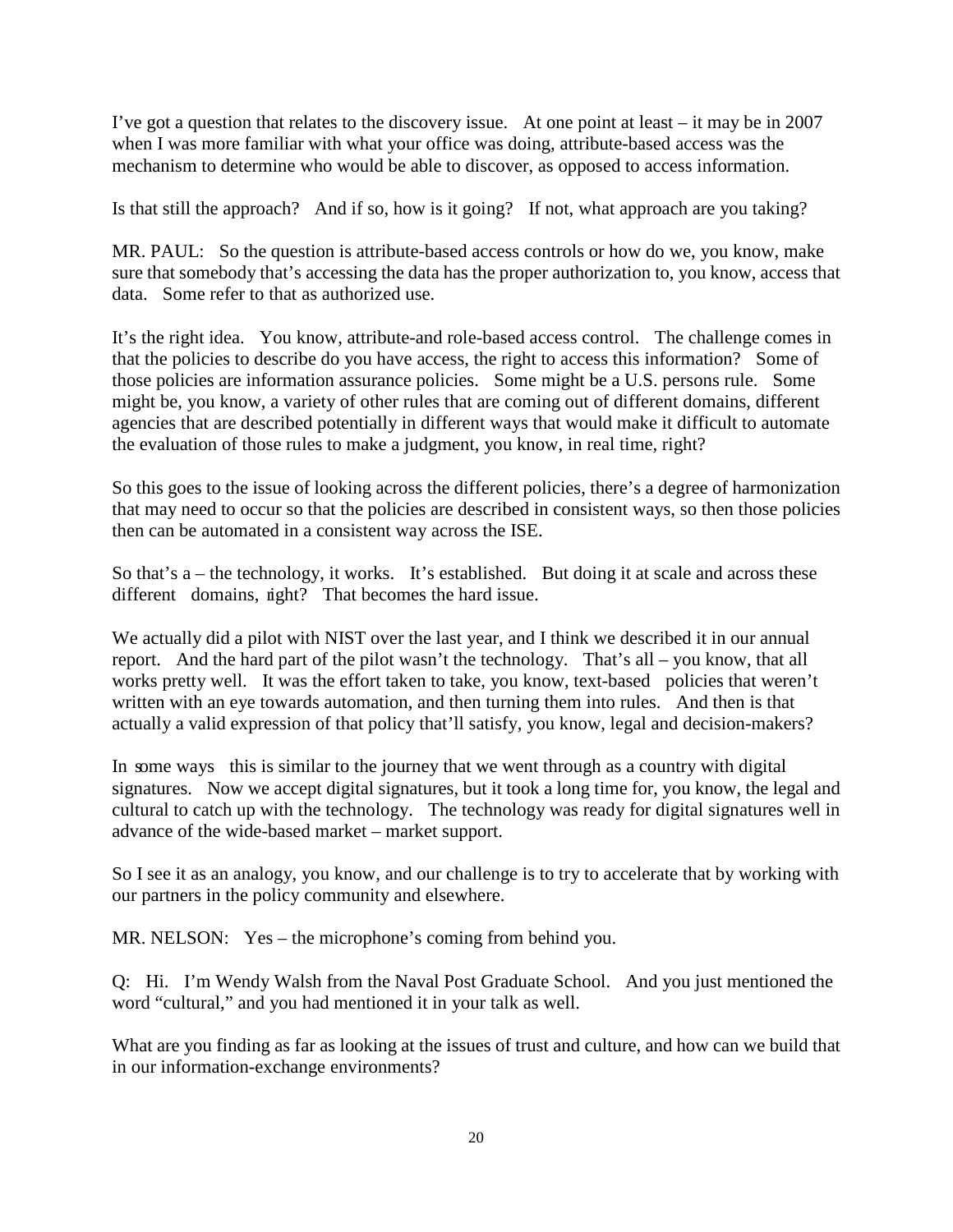MR. PAUL: Thank you so much for asking about culture and trust. These are core – core issues.

It's – you know, one of the things that I've found so refreshing in my time in public service is that there is a commitment to sharing, and I've seen that commitment grow in the last five years that I've been working in the federal government.

And looking across , you know, mission partners, there's a commitment to sharing. It becomes difficult dealing with the legitimate policy issues that sort of get in the way sometimes or the need to express these policy issues and negotiate them because they're – we're coming at the same issue from different domains, and things like that. So I see the  $-$  a lot of sharing.

I think that from a cultural perspective, the – we're ready to take that next step to go from, you know, need-to-share, to need-to-share-well. Right? And this comes with ideas like establishing a learning culture, having metrics around how we share to help inform operational and management activity.

So one of the ideas that we're trying to pursue, interested in pursuing as part of the national strategy here, is what does it mean to have a learning culture around sharing? How do we make sure that we have more cross-cutting metrics that are shared across agencies on similar capabilities, technically enable capabilities or mission processes.

A simple example is I talked about the SPU networks' interoperability initiative. So we want to make sure that we can count the number of users in an SBU network, whether it's FBI's LEO, DHS's HSIN, DNI's IntelliLink, or DOJ's grant-funded, state-owned RISSNet, in a consistent way, all right?

So we can (see ?) how many users do you have? Sounds like it's pretty simple, right? But it's – actually gets complex, to make sure that you're counting in the same way. Counting is – because you want to be precise about it. You've got to do deconfliction of duplicates and things like that.

Then you want to say, okay, I want to measure how often these networks are used, and used – and how many of those uses does somebody access a database in another network?

Again, these are pretty simple metrics, but it gets slightly complicated when you want to have the same, precise measure coming from different organizations and entities so you can roll it up.

Collecting those kinds of measures gives feedback, right? Feedback that can drive changes in a data-driven way. So that helps you with this idea of a learning culture and so we're looking at other opportunities to explore that learning culture idea.

Q: (Off mike.)

MR. NELSON: Sir?

Q: Hi. I'm Bruce Walker from Northrop Grumman.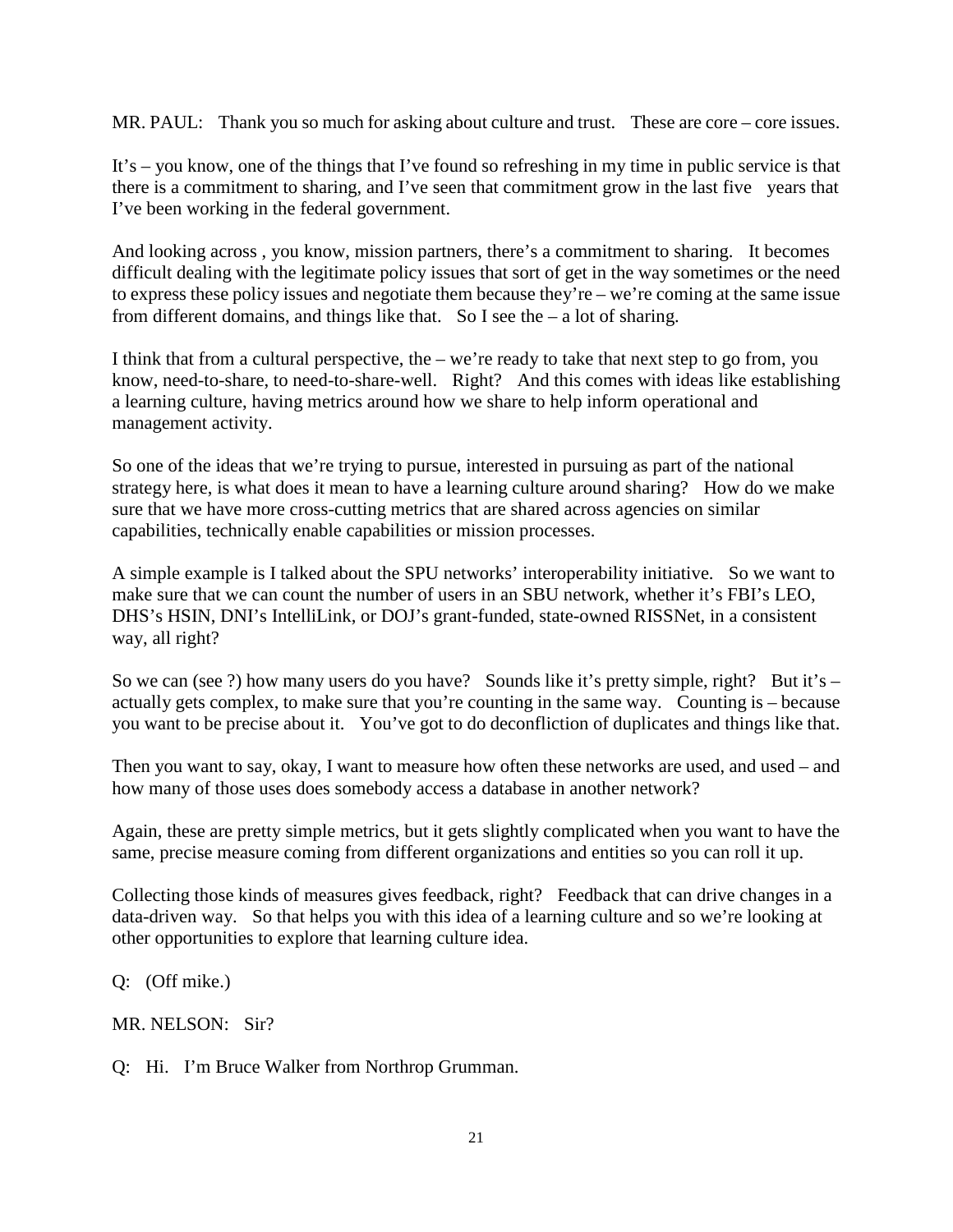It occurs to me in the – in the conversation that we've talked about discovery; we've talked about trust and sharing environments. But there's another use for the word discovery in the legal community, and I just – I wonder whether this horizontal integration that you talk about is potentially subject to a court order or some other change in our legal system that pierces the veil, so to speak, and opens this all up to examination for discovery in support of somebody's defense.

And I don't know if you all have thought through the unintended consequences of the application of the technology at that level, but it seems to me that we may be exposed here in a way that will be very hard to fix once it's – once the door's open.

MR. PAUL: Yeah. So the question is about discovery. Yeah, that's a really good question. People are aware of that issue, so there is an awareness of the issue. And it manifests itself in a lot of different ways, but there is an awareness of that issue.

One of the – one of the aspects of the information-sharing environment that was called for in law and is important to providing confidence to people that policies, whether they're – policies around strengthening privacy, civil liberties and civil rights or policies around information assurance or other information-sharing policies, are effectively implemented, is auditing capabilities, right?

So making sure that different activities across the information-sharing environment is logged in a high-integrity way that is consistent across different participants in the ISE so that you can look across and understand what's going on and understand that the policies and stuff are being followed.

MR. NELSON: See, now we're starting to get to the good questions. Any other questions from the audience? Other questions?

Kshemendra, again, will this – the reason why we're doing this, again, is to – and these are great questions. And I think these are the questions that ISE wants us to address.

Instead of building the strategy in a vacuum in their government offices, they're coming to the  $-$  to us, the public, you know, the industry, the government people that have to work this from different departments' agencies, the professional organizations, state and local governments, in saying give us – to get at – where are the questions we need to answer in this strategy, and what are some of the concerns that we need to take into account? And I think it's critical; I think it's very important.

So again, we need to keep that in mind that we are – we are doing a job here today for the ISE team and trying to help them out and to get these very critical issues addressed in there.

Any additional questions? All right, Dan.

Q: All right. The PMIC you talked about is an enabler, and you talked about getting to the point in the future where you really do have best practices.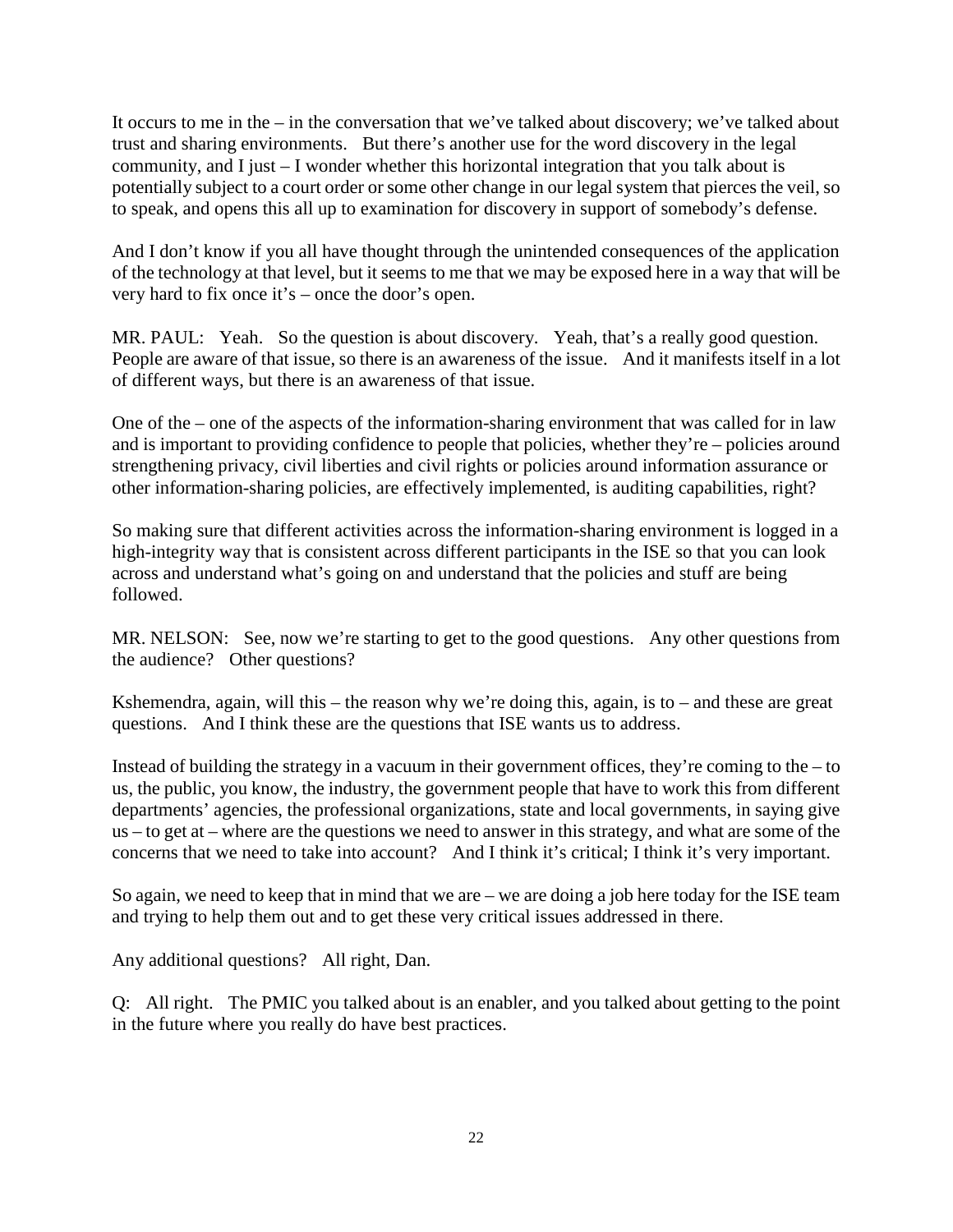Can you sort of envision the point, though, where the PMIC does get to that place where it doesn't just give broad guidance that you shall protect civil liberties, for example, or you – but it actually gets to the how – it starts recommending best practices, for example, for encryption or for anonymization or for data retention across what are very disparate organizations? When does it get to the point, if ever, of actually doing a little more of the how in terms of how it tells other groups to do things?

MR. PAUL: So the question is when do we get to the how, and the answer is we're doing that today, actually.

You know, we do that at the – at the business process level. I mean, when  $I$  – when we use the word "function standard" – or functional standards of business process, standard in exchange. So with the suspicious activity reporting, there's a certain business process that's mandated in terms of what the SAR looks like, to generate a SAR and to share it.

We're doing it in terms of technical standards and – we call them segment architectures, but they're a set of standards around interoperability for the SBU networks. And for our other initiatives in similar – kinds of things.

So I think we're doing it now, and I see us being more prescriptive in the future, right? That's the power of standards-based innovation.

One of the core challenges we have is when you look across the ISE, it's  $a - it's$  a huge space, lots of different participants – federal agencies, state, local, tribal and territorial governments, the private sector. It's a huge space.

To the extent that we can help standardize some  $-$  at the exchange, right? Not the internal processes, but the exchange – so that people can mesh what they're doing and then we can work with our partners in industry to say here's a standard. Here's an interface standard; it's at the business process, the technical level, right? It allows our industry partners to start to bake those capabilities into their products and services and make them more accessible. You know, a great example of – when you think about state and local governments, there's 18,000 police departments in this country. We're inherently very federated, decentralized, from a law enforcement perspective.

You get past the major cities, the very big forces, and it gets to be very challenging for small, mid-sized police departments to effectively integrate into the ISE because they can't invest in customized solutions. They need to have solutions that are basically standards-based.

So that's, you know, part of what we – what we want to do, is to become increasingly prescriptive, not in a vacuum, but with our mission partners, right? This is really critical. We're not out in front; we're bringing them together, common mission equities, but coming to agreement and the leveraging industries so that – and working with industries so that we can bring those kinds of solutions to bear.

MR. NELSON: Okay, great. Any other questions?